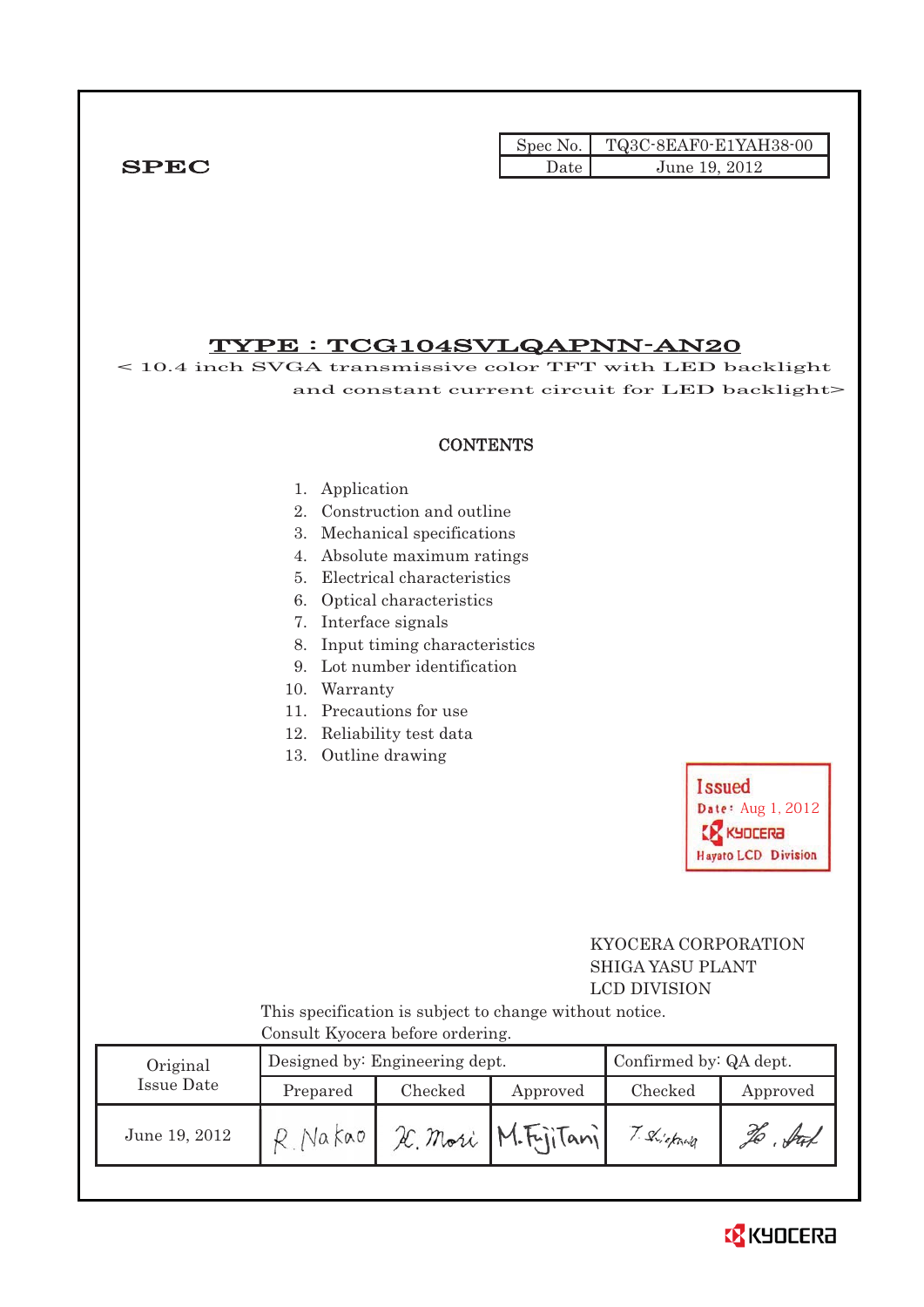# Warning

- 1. This Kyocera LCD module has been specifically designed for use only in electronic devices and industrial machines in the area of audio control, office automation, industrial control, home appliances, etc. The module should not be used in applications where the highest level of safety and reliability are required and module failure or malfunction of such module results in physical harm or loss of life, as well as enormous damage or loss. Such fields of applications include, without limitation, medical, aerospace, communications infrastructure, atomic energy control. Kyocera expressly disclaims any and all liability resulting in any way to the use of the module in such applications.
- 2. Customer agrees to indemnify, defend and hold Kyocera harmless from and against any and all actions, claims, damages, liabilities, awards, costs, and expenses, including legal expenses, resulting from or arising out of Customer's use, or sale for use, or Kyocera modules in applications.

# Caution

1. Kyocera shall have the right, which Customer hereby acknowledges, to immediately scrap or destroy tooling for Kyocera modules for which no Purchase Orders have been received from the Customer in a two-year period.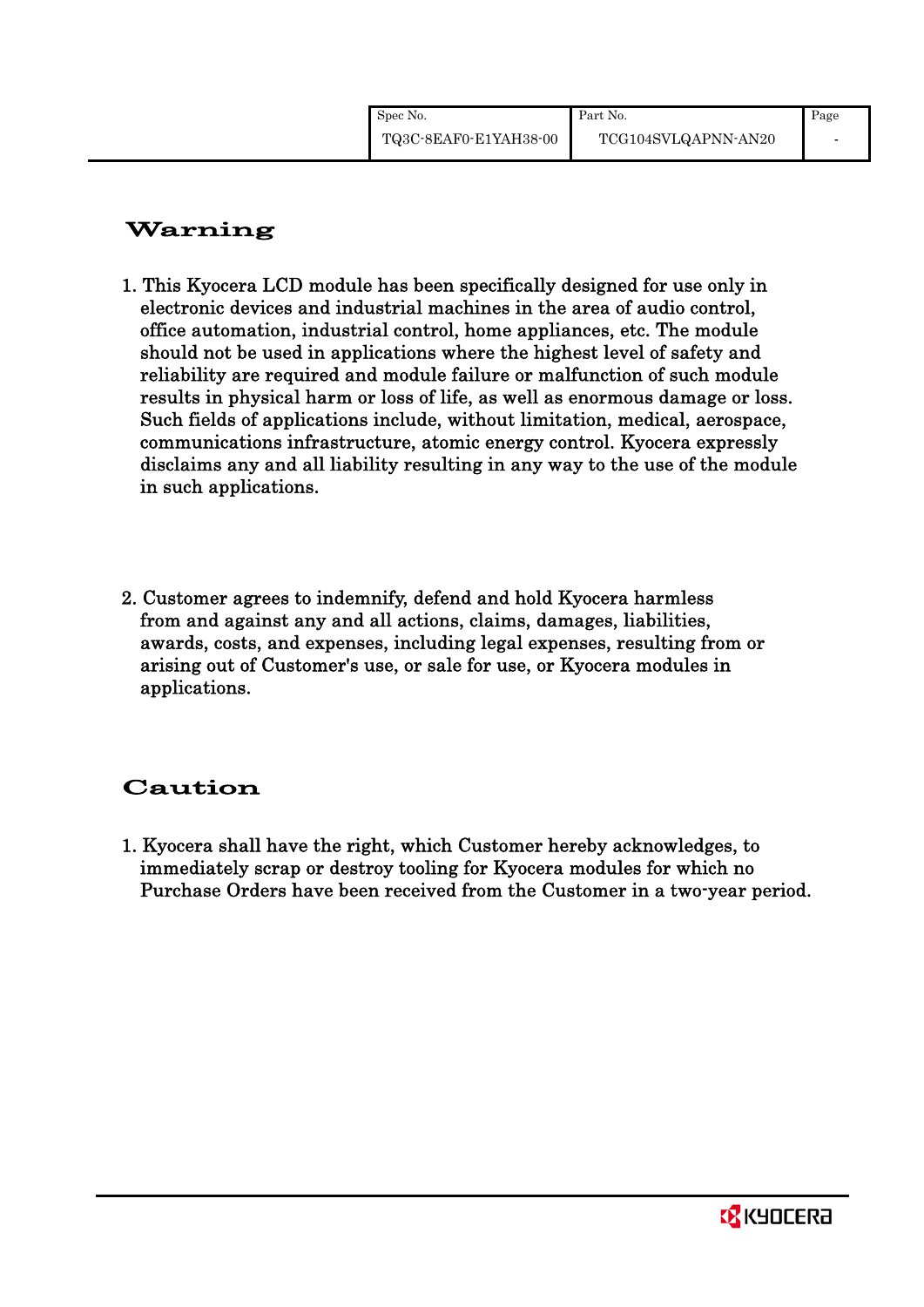| <b>CZ</b> KYOCERA |  |  |
|-------------------|--|--|
|                   |  |  |

|                  |             |          | TQ3C-8EAF0-E1YAH38-00           |          | $\operatorname{TCG104SVLQAPNN-AN20}$ |                         |
|------------------|-------------|----------|---------------------------------|----------|--------------------------------------|-------------------------|
|                  |             |          | Revision record                 |          |                                      |                         |
|                  | $\rm{Date}$ |          | Designed by : Engineering dept. |          |                                      | Confirmed by : QA dept. |
|                  |             | Prepared | Checked                         | Approved | ${\it Checked}$                      | Approved                |
|                  |             |          |                                 |          |                                      |                         |
|                  |             |          |                                 |          |                                      |                         |
| ${\rm Rev. No.}$ | Date        | Page     |                                 |          | $\label{eq:2} \textbf{Descriptions}$ |                         |
|                  |             |          |                                 |          |                                      |                         |
|                  |             |          |                                 |          |                                      |                         |
|                  |             |          |                                 |          |                                      |                         |
|                  |             |          |                                 |          |                                      |                         |
|                  |             |          |                                 |          |                                      |                         |
|                  |             |          |                                 |          |                                      |                         |
|                  |             |          |                                 |          |                                      |                         |
|                  |             |          |                                 |          |                                      |                         |
|                  |             |          |                                 |          |                                      |                         |
|                  |             |          |                                 |          |                                      |                         |
|                  |             |          |                                 |          |                                      |                         |
|                  |             |          |                                 |          |                                      |                         |
|                  |             |          |                                 |          |                                      |                         |
|                  |             |          |                                 |          |                                      |                         |
|                  |             |          |                                 |          |                                      |                         |
|                  |             |          |                                 |          |                                      |                         |
|                  |             |          |                                 |          |                                      |                         |
|                  |             |          |                                 |          |                                      |                         |
|                  |             |          |                                 |          |                                      |                         |
|                  |             |          |                                 |          |                                      |                         |
|                  |             |          |                                 |          |                                      |                         |
|                  |             |          |                                 |          |                                      |                         |
|                  |             |          |                                 |          |                                      |                         |
|                  |             |          |                                 |          |                                      |                         |
|                  |             |          |                                 |          |                                      |                         |
|                  |             |          |                                 |          |                                      |                         |
|                  |             |          |                                 |          |                                      |                         |
|                  |             |          |                                 |          |                                      |                         |
|                  |             |          |                                 |          |                                      |                         |
|                  |             |          |                                 |          |                                      |                         |
|                  |             |          |                                 |          |                                      |                         |
|                  |             |          |                                 |          |                                      |                         |
|                  |             |          |                                 |          |                                      |                         |
|                  |             |          |                                 |          |                                      |                         |
|                  |             |          |                                 |          |                                      |                         |

Spec No.

Part No.

-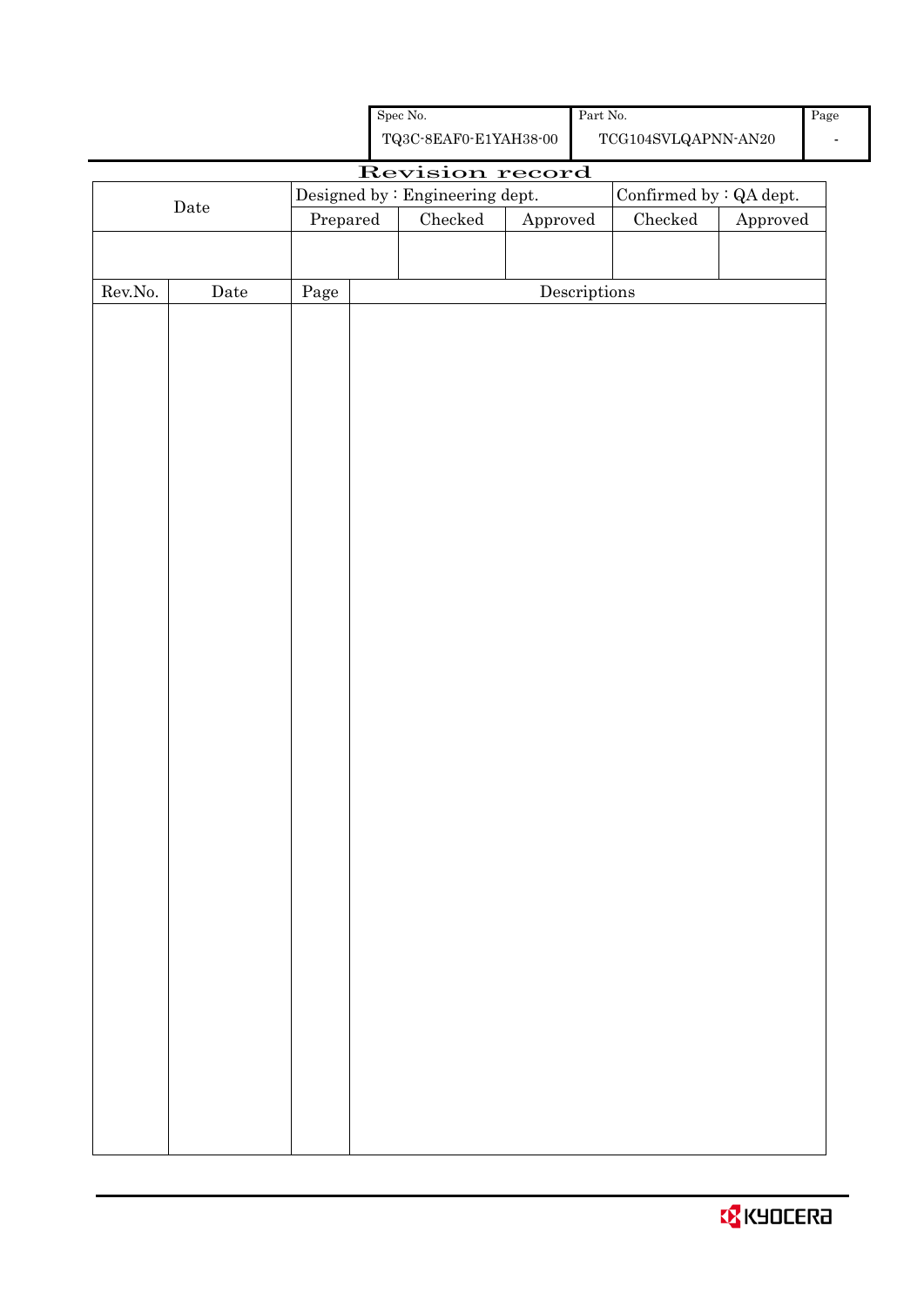### 1. Application

This document defines the specification of TCG104SVLQAPNN-AN20. (RoHS Compliant)

### 2. Construction and outline

| LCD                | : Transmissive color dot matrix type TFT                     |
|--------------------|--------------------------------------------------------------|
| Backlight system   | : LED                                                        |
| Polarizer          | : Anti-Glare treatment                                       |
| Interface          | : LVDS                                                       |
| Additional circuit | : Timing controller, Power supply $(3.3V)$ input)            |
|                    | : with Constant current circuit for LED Backlight(12V input) |

## 3. Mechanical specifications

| <b>Item</b>               | Specification                                             | Unit |
|---------------------------|-----------------------------------------------------------|------|
| Outline dimensions<br>-1) | $240.7(W)\times(180.2)(H)\times9(D)$                      | mm   |
| Active area               | $211.2(W)\times 158.4(H)$<br>(26.4cm/10.4~inch(Diagonal)) | mm   |
| Dot format                | $800 \times (R, G, B)(W) \times 600(H)$                   | dot  |
| Dot pitch                 | $0.088(W)\times0.264(H)$                                  | mm   |
| Base color<br>2)          | Normally Black                                            |      |
| Mass                      | 470                                                       | g    |

1) Projection not included. Please refer to outline for details.

2) Due to the characteristics of the LCD material, the color varies with environmental temperature.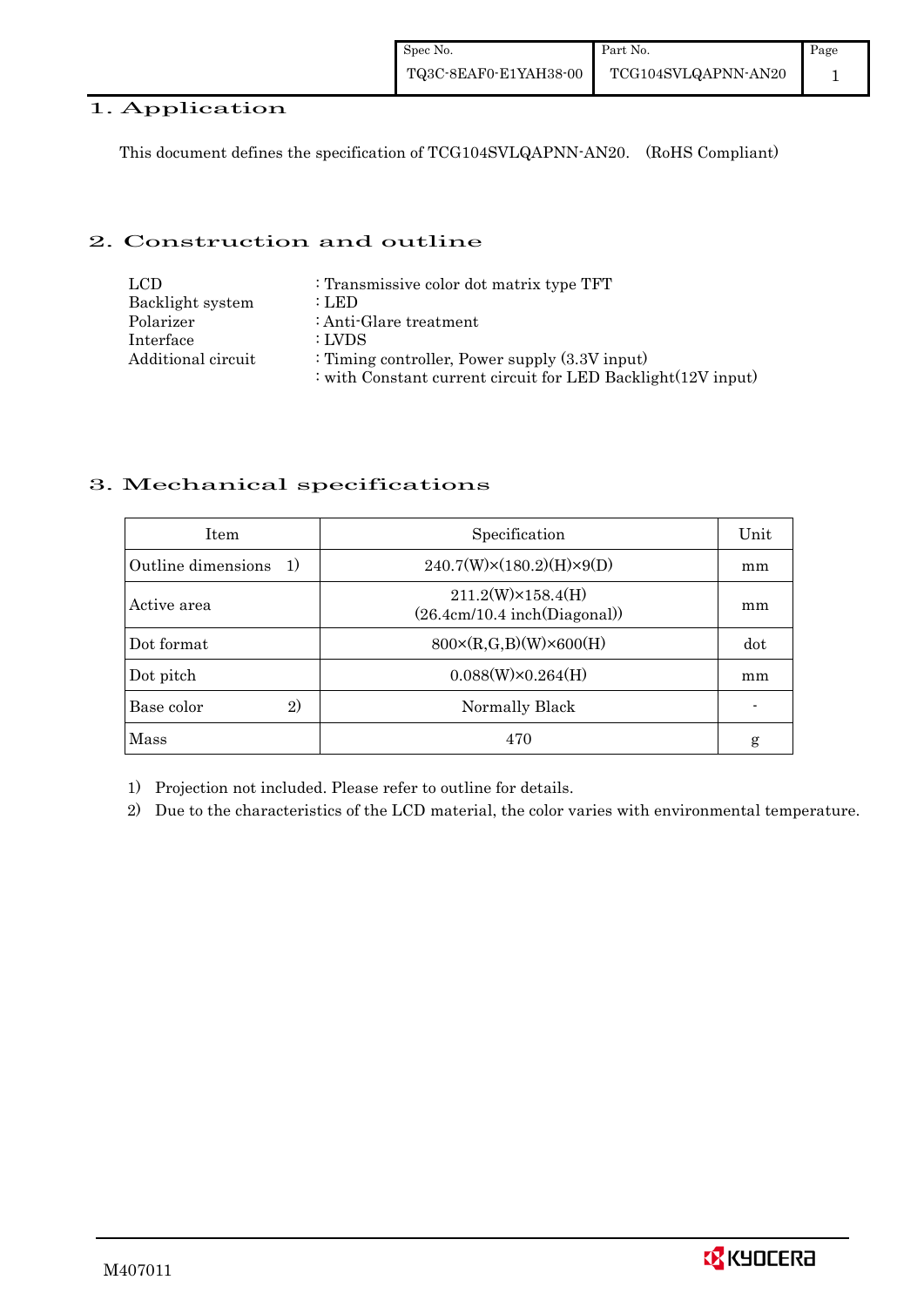#### 4. Absolute maximum ratings

|                          | Item                              | Symbol       | Min.   | Max.         | Unit |
|--------------------------|-----------------------------------|--------------|--------|--------------|------|
| Supply voltage $(+3.3V)$ |                                   | $\rm V_{DD}$ | $-0.3$ | 4.0          |      |
| Supply voltage $(+12V)$  |                                   | $\rm V_{IN}$ | $-0.3$ | 14.0         |      |
|                          | 1) 2)<br>RxINi+, RxINi-           | $V_{I1}$     | $-0.3$ | 2.8          |      |
|                          | Input signal CK IN+, CK IN-<br>2) | $\rm V_{I2}$ | $-0.3$ | 2.8          |      |
| voltage                  | <b>SELLVDS</b>                    | $\rm V_{I3}$ | $-0.3$ | $V_{DD}+0.5$ |      |
|                          | <b>BLBRT, BLEN</b>                | $V_{I4}$     | $-0.3$ | $\rm V_{IN}$ |      |

4-1. Electrical absolute maximum ratings

1)  $i=0,1,2,3$ 

2) V<sub>DD</sub> must be supplied correctly within the range described in 5-1.

4-2. Environmental absolute maximum ratings

| Item                  |    | Symbol                  | Min.  | Max. | Unit      |
|-----------------------|----|-------------------------|-------|------|-----------|
| Operating temperature | 1) | Top                     | $-20$ | 70   | $\circ$ C |
| Storage temperature   | 2) | T <sub>STO</sub>        | $-30$ | 80   | $\circ$ C |
| Operating humidity    | 3) | $H_{OP}$                | 10    | 4)   | %RH       |
| Storage humidity      | 3) | <b>H</b> <sub>STO</sub> | 10    | 4)   | %RH       |
| Vibration             |    |                         | 5)    | 5)   |           |
| Shock                 |    |                         | 6)    | 6)   |           |

- 1) Operating temperature means a temperature which operation shall be guaranteed. Since display performance is evaluated at 25°C, another temperature range should be confirmed.
- 2) Temp. =  $-30^{\circ}$ C 48h, Temp. =  $80^{\circ}$ C 168h Store LCD at normal temperature/humidity. Keep them free from vibration and shock. An LCD that is kept at a low or a high temperature for a long time can be defective due to other conditions, even if the low or high temperature satisfies the standard. (Please refer to "Precautions for Use" for details.)
- 3) Non-condensing
- 4) Temp. 40°C, 85%RH Max.
	- Temp. 40°C, Absolute humidity shall be less than 85%RH at 40°C.

5)

| Frequency       | $55\,\mathrm{Hz}$<br>10 | Acceleration value            |
|-----------------|-------------------------|-------------------------------|
| Vibration width | $0.15$ mm               | $(0.3 \quad 9 \text{ m/s}^2)$ |
| Interval        | $10 - 55 - 10$ Hz       | minutes                       |

2 hours in each direction  $\overline{X}$ ,  $\overline{Y}$ ,  $\overline{Z}$  (6 hours total) EIAJ ED-2531

6) Acceleration: 490 m/s2, Pulse width: 11 ms 3 times in each direction:  $\pm X$ ,  $\pm Y$ ,  $\pm Z$ EIAJ ED-2531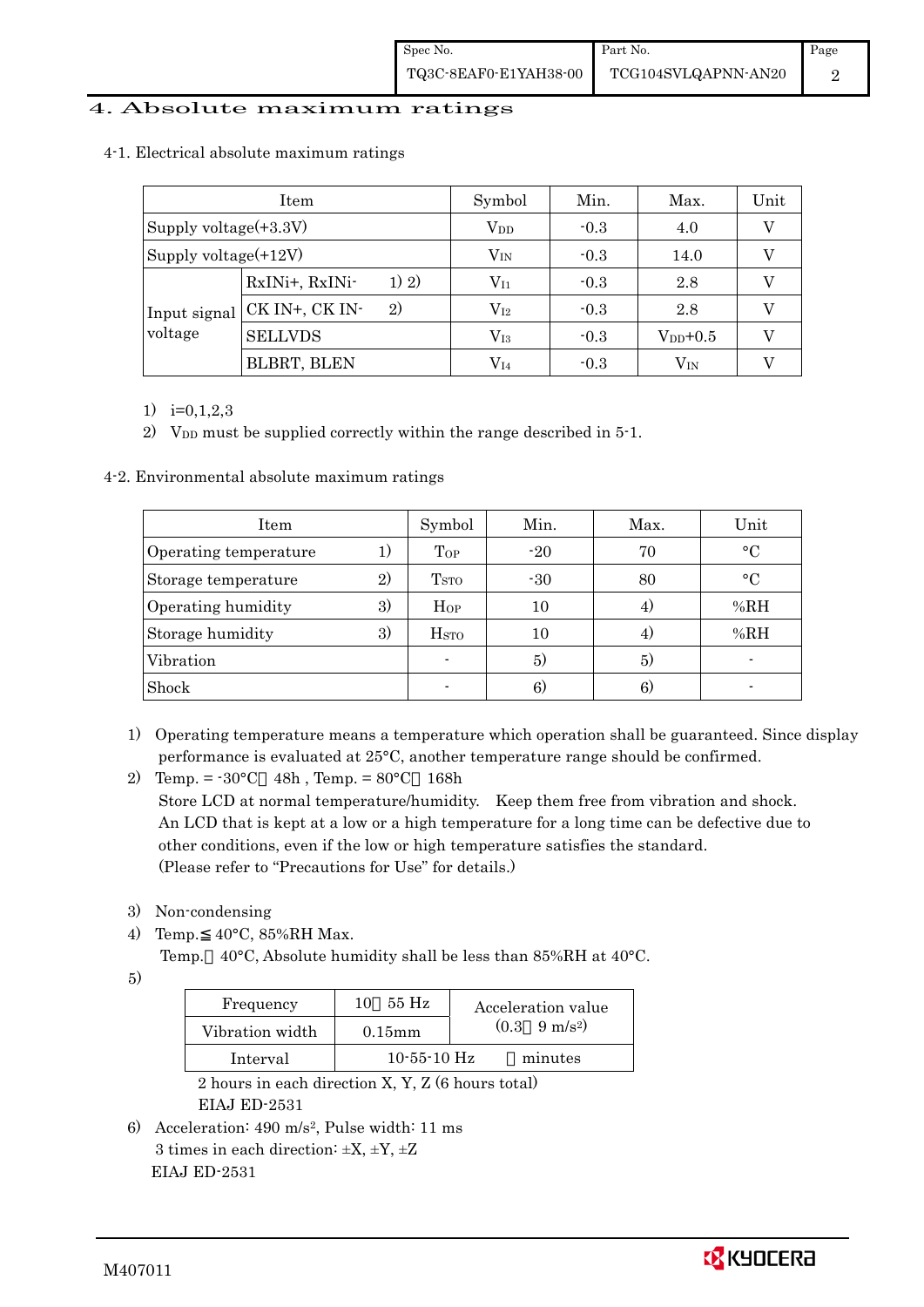## 5. Electrical characteristics

#### 5-1. LCD

|                                     |          |                 |                          |                          |                          | Temp. $= -20$            | $70^{\circ}$ C |
|-------------------------------------|----------|-----------------|--------------------------|--------------------------|--------------------------|--------------------------|----------------|
| Item                                |          | Symbol          | Condition                | Min.                     | Typ.                     | Max.                     | Unit           |
| Supply voltage                      | 1)       | $V_{DD}$        |                          | 3.0                      | 3.3                      | 3.6                      | V              |
| Current consumption                 |          | I <sub>DD</sub> | 2)                       | $\blacksquare$           | 250                      | 300                      | mA             |
| Permissive input ripple voltage     |          | $V_{RP}$        | $V_{DD}=3.3V$            | $\blacksquare$           | $\omega$                 | 100                      | $mVp-p$        |
|                                     |          | $V_{IL}$        | "Low" level              | $\mathbf{0}$             | $\overline{\phantom{a}}$ | 0.8                      | $\mathbf V$    |
| Input signal voltage                | 3)       | V <sub>IH</sub> | "High" level             | $2.0\,$                  | $\overline{\phantom{a}}$ | <b>V</b> <sub>DD</sub>   | V              |
|                                     |          | $I_{OL}$        | $V_{I3}=0V$              | $-10$                    | $\overline{\phantom{a}}$ | 10                       | $\mu A$        |
| Input reek current                  | 3)       | $I_{OH}$        | $V_{I3} = 3.3V$          | $\blacksquare$           | $\overline{\phantom{a}}$ | 400                      | $\mu A$        |
| LVDS Input voltage                  | 4)       | $V_{L}$         |                          | $\mathbf{0}$             | $\overline{\phantom{a}}$ | 1.9                      | $\rm V$        |
| Differential input voltage          | 4)       | $V_{ID}$        | $\overline{a}$           | 250                      | 350                      | 450                      | mV             |
| Differential input                  | $(4)$ 5) | $V_{TL}$        | "Low" level              | $V_{CM}$ -100            | $\blacksquare$           | $\blacksquare$           | mV             |
| threshold voltage                   |          | V <sub>TH</sub> | "High" level             | $\overline{\phantom{a}}$ | $\overline{\phantom{a}}$ | $V_{CM}$ +100            | mV             |
| Terminator                          |          | $R_1$           |                          | $\blacksquare$           | 100                      |                          |                |
|                                     |          | t1              | $\overline{a}$           | 0.1                      | $\overline{a}$           | 10                       | ms             |
|                                     |          | t2              |                          | $\mathbf{0}$             | $\overline{\phantom{a}}$ | $\frac{1}{2}$            | ms             |
|                                     |          | t3              | $\overline{a}$           | $\mathbf{0}$             | $\overline{\phantom{a}}$ | $\overline{\phantom{a}}$ | ms             |
|                                     |          | t4              | $\overline{a}$           | $1.0\,$                  | $\overline{\phantom{a}}$ | $\overline{\phantom{a}}$ | $\mathbf{s}$   |
| V <sub>DD</sub> -turn-on conditions | 1) 6)    | t5              |                          | 200                      | $-$                      | $\blacksquare$           | ms             |
|                                     |          | t6              | $\overline{a}$           | 200                      | $\blacksquare$           | $\overline{\phantom{a}}$ | ms             |
|                                     |          | t7              | $\overline{a}$           | $\mathbf{0}$             | $\overline{\phantom{a}}$ | 10                       | S              |
|                                     |          | t8              | $\overline{\phantom{a}}$ | $\boldsymbol{0}$         | $\overline{\phantom{a}}$ | $\overline{\phantom{a}}$ | ms             |

1) V<sub>DD</sub>-turn-on conditions



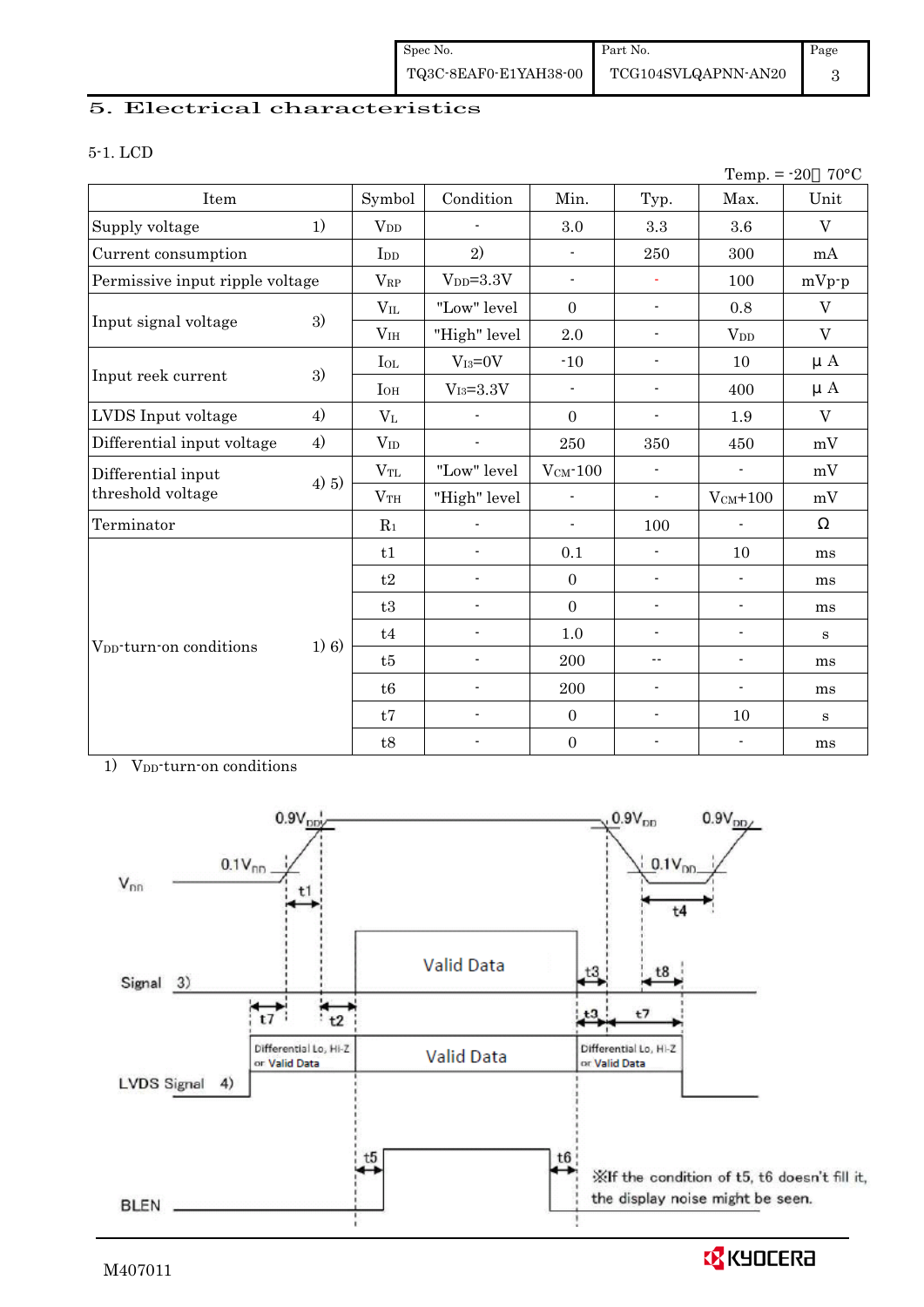|                                          | Spec No.              | Part No.            | Page |
|------------------------------------------|-----------------------|---------------------|------|
|                                          | TQ3C-8EAF0-E1YAH38-00 | TCG104SVLQAPNN-AN20 | 4    |
| 2)<br>Display pattern:                   |                       |                     |      |
| $V_{DD} = 3.3V$ , Temp. = $25^{\circ}$ C |                       |                     |      |
| $2\quad 3$<br>$\mathbf{1}$               | 2398 2399 2400(dot)   |                     |      |
| 1                                        |                       |                     |      |
| $\overline{2}$                           |                       |                     |      |
| 3                                        |                       |                     |      |
|                                          |                       |                     |      |
|                                          |                       |                     |      |
|                                          |                       |                     |      |
| 599                                      |                       |                     |      |
| 600                                      |                       |                     |      |
| (dot)                                    |                       |                     |      |
|                                          |                       |                     |      |
|                                          |                       |                     |      |
| Input signal: SELLVDS<br>3)              |                       |                     |      |

4) Input signal : RxIN3+, RxIN3-, RxIN2+, RxIN2-, RxIN1+, RxIN1-, RxIN0+, RxIN0- CK IN+, CK IN-



- 5)  $V_{CM}$ : LVDS Common mode voltage (V $_{CM}$ =1.25V)
- 6) Please power on LVDS transmitter at the same time as VDD, or LVDS transmitter should be powered on first.

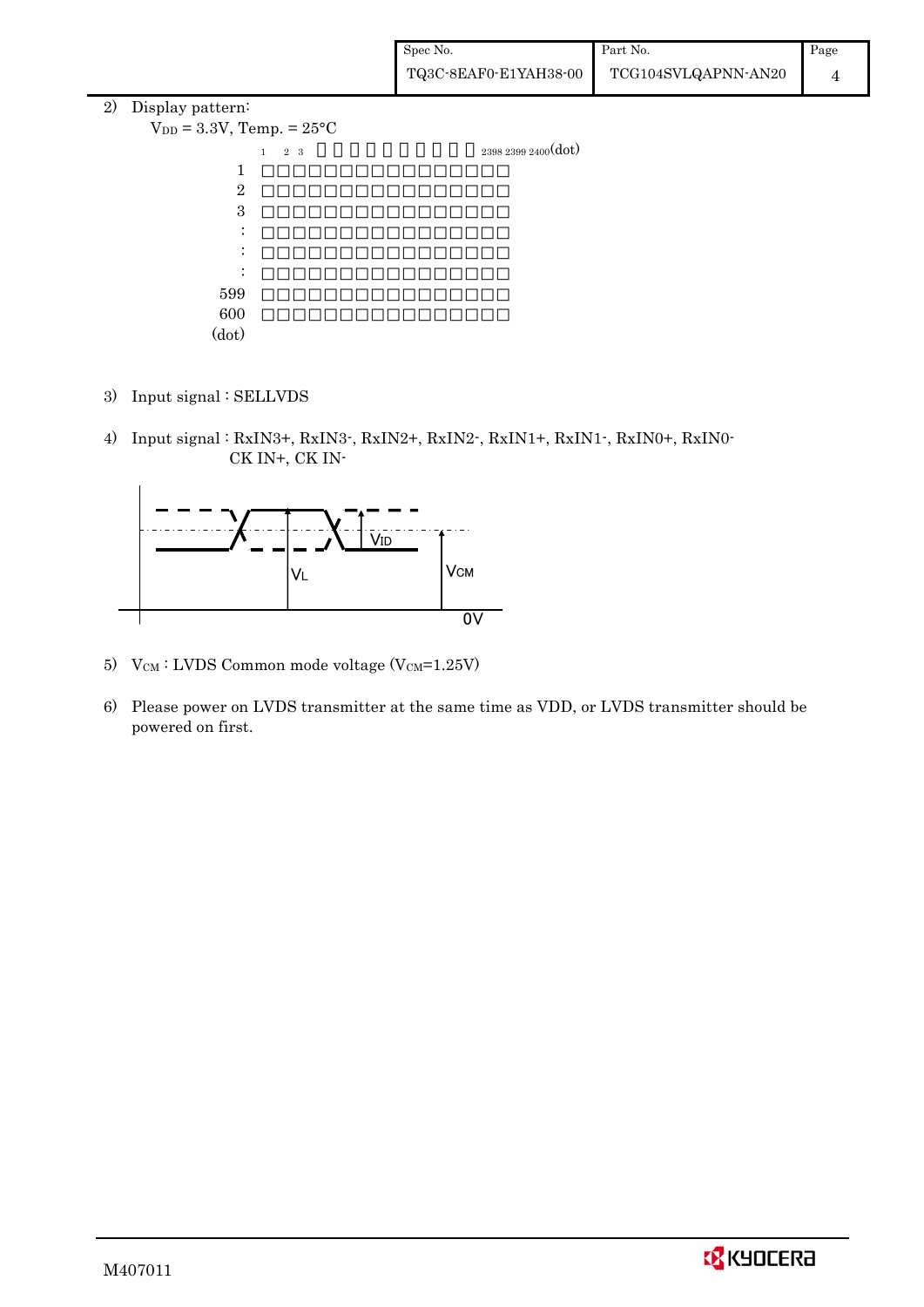## 5-2. Constant current circuit for LED Backlight

|                                   |                     |                               |              |                | Temp. $= -20$ | $70^{\circ}$ C |
|-----------------------------------|---------------------|-------------------------------|--------------|----------------|---------------|----------------|
| Item                              | Symbol              | Condition                     | Min.         | Typ.           | Max.          | Unit           |
| 1)<br>Supply voltage              | $V_{IN}$            |                               | 10.8         | 12.0           | 13.2          | V              |
| Current consumption               | $I_{IN}$            | 2)                            |              | 380            | 580           | mA             |
| Permissive input ripple voltage   | $\rm V_{RP\_BL}$    | $V_{IN} = 12.0V$              |              |                | 100           | $mVp-p$        |
|                                   | $V_{\rm IL\_BLBRT}$ | "Low" level                   | $\theta$     | $\blacksquare$ | 0.8           | $\mathbf{V}$   |
| <b>BLBRT</b> Input signal voltage | $VIH_BLRRT$         | "High" level                  | 2.3          |                | $V_{IN}$      | $\mathbf{V}$   |
| BLBRT Input pull-down resistance  | RIN_BLBRT           |                               | 100          | 300            | 500           | $\bf k$        |
|                                   | $V_{\rm IL\_BLEN}$  | "Low" level                   | $\Omega$     |                | 0.8           | V              |
| BLEN Input signal voltage         | VIH_BLEN            | "High" level                  | 2.3          |                | $V_{IN}$      | $\mathbf{V}$   |
| BLEN Input pull-down resistance   | RIN_BLEN            |                               | 100          | 300            | 500           | $\mathbf{k}$   |
| 3)<br>Frequency                   | f <sub>PWM</sub>    |                               | 200          |                | 10k           | $_{\rm Hz}$    |
|                                   |                     | $f_{\text{PWM}}=200\text{Hz}$ | $\mathbf{1}$ |                | 100           | $\frac{0}{0}$  |
| 3)<br>M Duty ratio                | $D_{\rm PWM}$       | $f_{\rm PWM} = 2kHz$          | 10           | $\overline{a}$ | 100           | $\frac{0}{0}$  |
|                                   |                     | $f_{\text{PWM}} = 10kHz$      | 50           |                | 100           | $\%$           |
| (4), 5)<br>Operating life time    | T                   | Temp.= $25^{\circ}$ C         |              | 70,000         |               | $\mathbf h$    |

1) VIN-turn-on conditions



2)  $V_{IN} = 12V$ , Temp. = 25  $D_{PWM} = 100\%$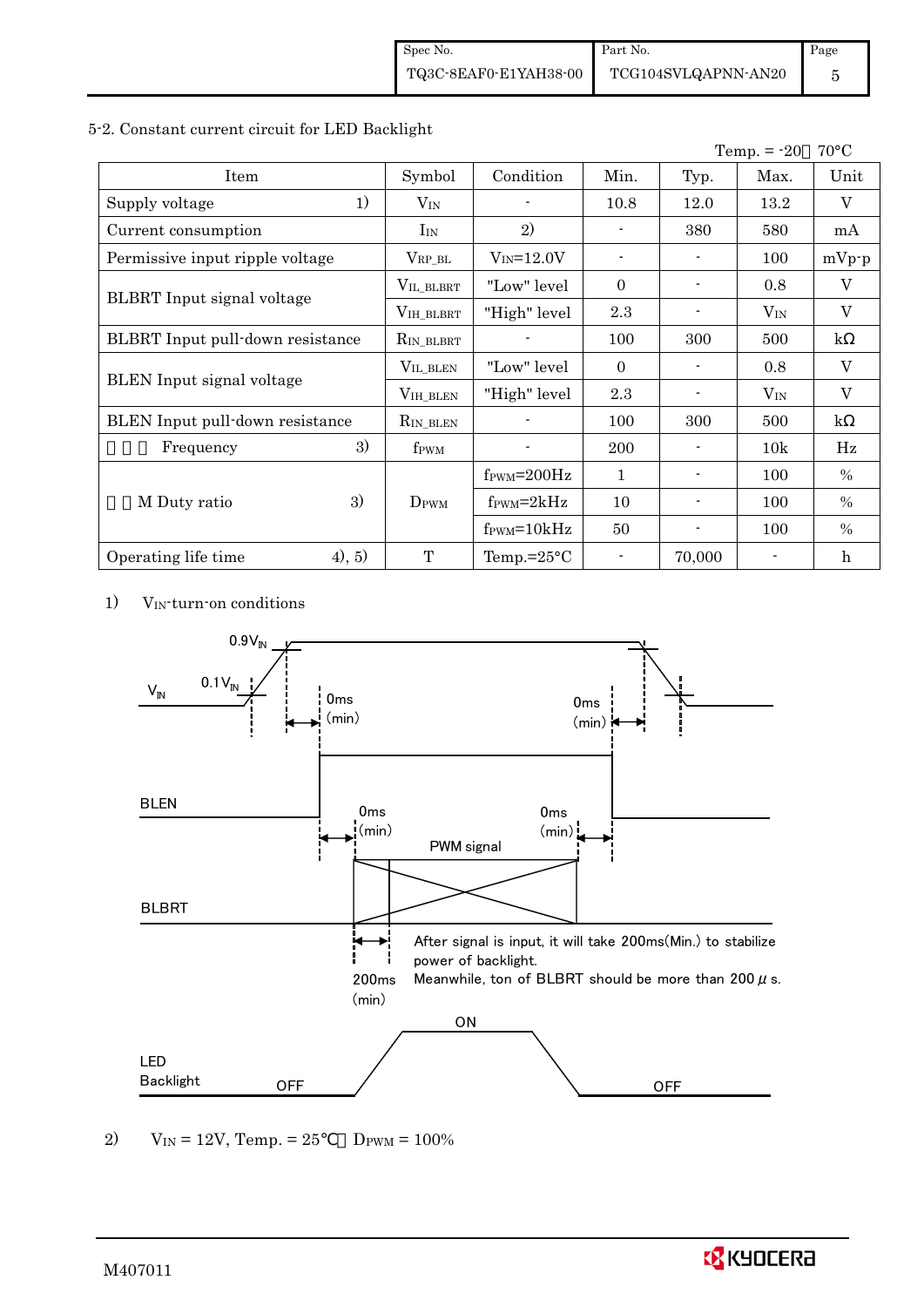# 3) Timing Diagram



 $t_{ON}$   $t_{OFF}$  50 $\mu$  s. In case of lower frequency, the deterioration of the display quality, flicker etc., may occur.

- 4) When brightness decrease 50% of minimum brightness. The average life of a LED will decrease when the LCD is operating at higher temperatures.
- 5) Life time is estimated data.(Condition : IF=60mA, Ta=25 in chamber).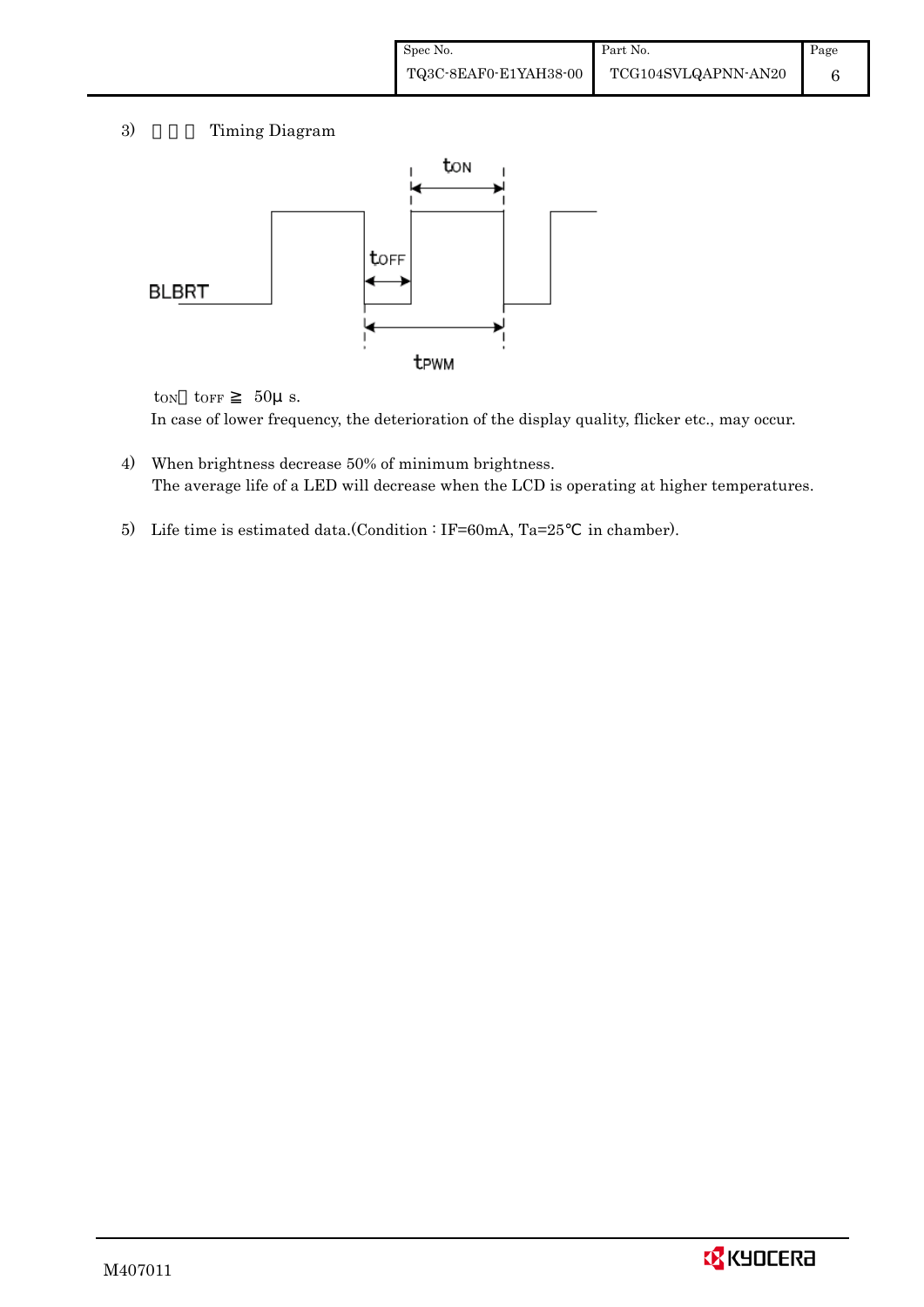Spec No. TQ3C-8EAF0-E1YAH38-00 Part No. TCG104SVLQAPNN-AN20 Page 7

# 6. Optical characteristics

Measuring spot =  $6.0$ mm, Temp. =  $25^{\circ}$ C

| Item                |       | Symbol              | Condition           | Min.                     | Typ.    | Max.                     | Unit              |
|---------------------|-------|---------------------|---------------------|--------------------------|---------|--------------------------|-------------------|
|                     | Rise  | $\tau_r$            | $=0^{\circ}$<br>$=$ | $\overline{a}$           | 18      | $\overline{a}$           | ms                |
| Response time       | Down  | $\tau$ <sub>d</sub> | $=0^{\circ}$<br>$=$ | ÷,                       | 12      | $\overline{a}$           | ms                |
|                     |       | <b>UPPER</b>        |                     |                          | 85      | -                        |                   |
|                     |       | <b>LOWER</b>        | CR<br>10            |                          | 85      |                          | deg.              |
| Viewing angle range |       | <b>LEFT</b>         |                     | $\overline{\phantom{a}}$ | 85      | $\overline{\phantom{a}}$ |                   |
|                     |       | $\phi$ RIGHT        |                     | -                        | 85      | -                        | deg.              |
| Contrast ratio      |       | CR                  | $=0^{\circ}$<br>$=$ | 350                      | 500     |                          | ÷                 |
| <b>Brightness</b>   |       | L                   | IF=60mA/Line        | 280                      | 400     |                          | cd/m <sup>2</sup> |
|                     | Green | y                   |                     | (0.550)                  | (0.600) | (0.650)                  |                   |
|                     |       | $\mathbf X$         | $=0^{\circ}$<br>$=$ | (0.300)                  | (0.350) | (0.400)                  |                   |
|                     | Green | У                   | $=0^\circ$<br>$=$   | (0.285)                  | (0.335) | (0.385)                  |                   |
| Chromaticity        | Blue  | $\mathbf x$         |                     | (0.520)                  | (0.570) | (0.620)                  | -                 |
| coordinates         | Blue  | $\mathbf{y}$        | $=0^{\circ}$<br>$=$ | (0.100)                  | (0.150) | (0.200)                  |                   |
|                     | White | $\mathbf X$         |                     | (0.070)                  | (0.120) | (0.170)                  |                   |
|                     |       | $\mathbf x$         | $=0^{\circ}$<br>$=$ | (0.265)                  | (0.315) | (0.365)                  |                   |
|                     | White | y                   |                     | (0.290)                  | (0.340) | (0.390)                  |                   |

6-1. Definition of contrast ratio

CR(Contrast ratio) Brightness with all pixels "White"

Brightness with all pixels "Black"

6-2. Definition of response time

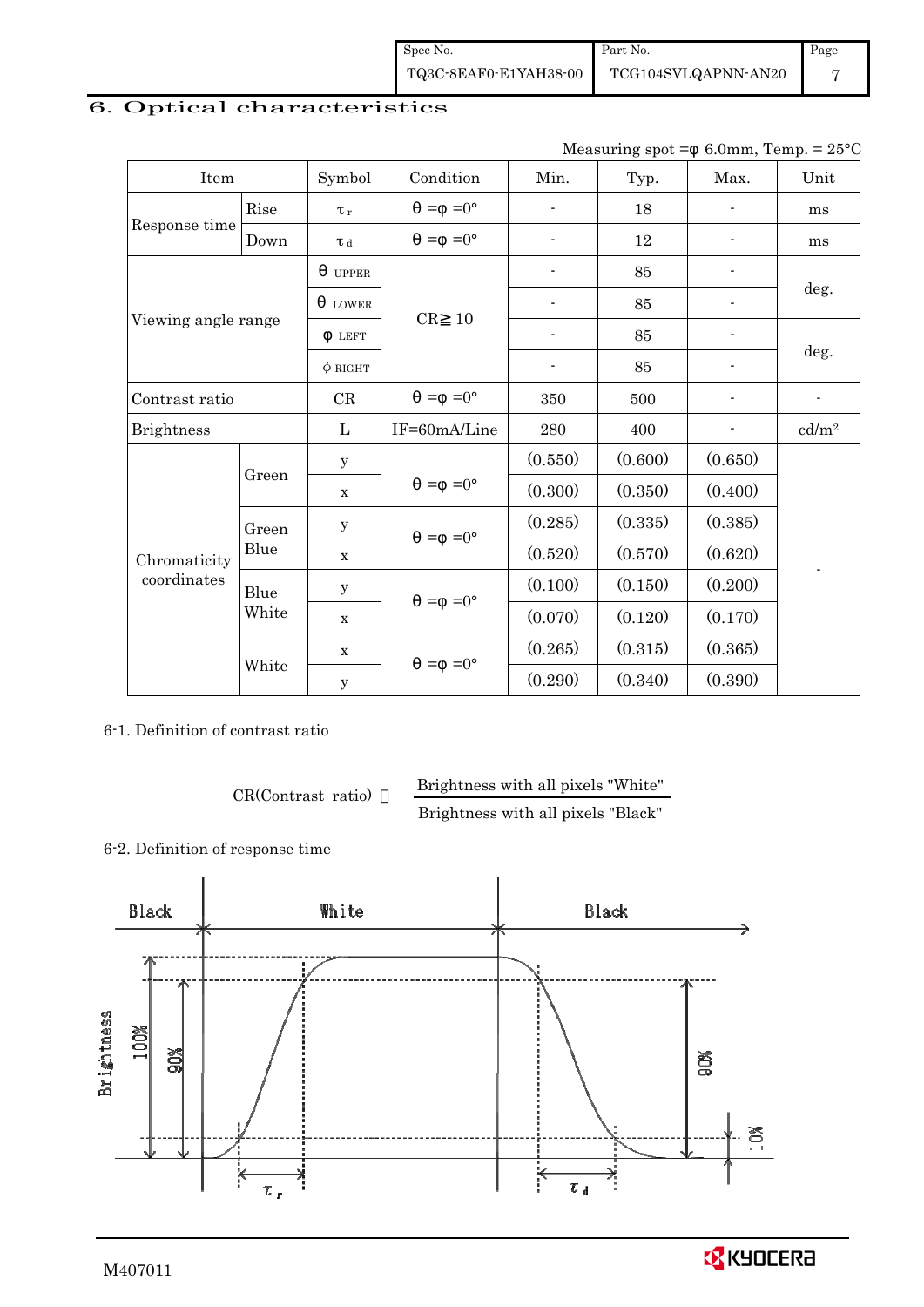| Spec No.              | Part No.            | Page |
|-----------------------|---------------------|------|
| TQ3C-8EAF0-E1YAH38-00 | TCG104SVLQAPNN-AN20 |      |



6-4. Brightness measuring points



- 1) Rating is defined as the white brightness at center of display screen(3).
- 2) 5 minutes after LED is turned on. (Ambient Temp.=25 )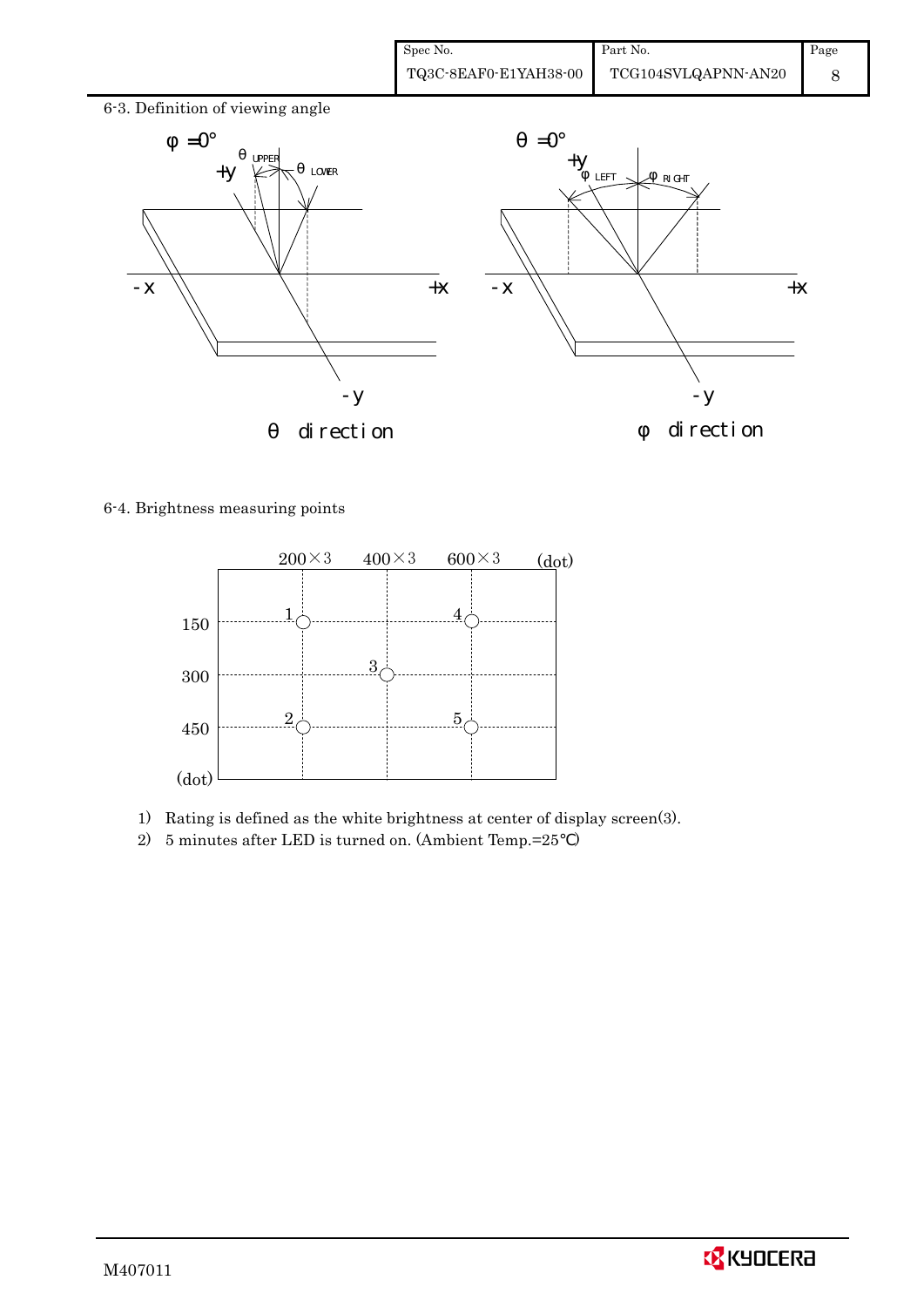## 7. Interface signals

#### 7-1. Interface signals

| No.            | Symbol                 | Description                           | <b>Note</b> |
|----------------|------------------------|---------------------------------------|-------------|
| 1              | <b>GND</b>             | <b>GND</b>                            |             |
| $\overline{2}$ | <b>SELLVDS</b>         | Mode select signal(LVDS Data mapping) |             |
| 3              | <b>GND</b>             | <b>GND</b>                            |             |
| $\overline{4}$ | <b>GND</b>             | <b>GND</b>                            |             |
| $\overline{5}$ | RxIN3+                 | LVDS receiver signal CH3(+)           | <b>LVDS</b> |
| 6              | RxIN3-                 | LVDS receiver signal $CH3()$          | <b>LVDS</b> |
| $\overline{7}$ | <b>GND</b>             | <b>GND</b>                            |             |
| 8              | CK IN+                 | LVDS receiver signal $CK(+)$          | <b>LVDS</b> |
| 9              | CK IN-                 | LVDS receiver signal $CK(\cdot)$      | <b>LVDS</b> |
| 10             | <b>GND</b>             | <b>GND</b>                            |             |
| 11             | $RxIN2+$               | LVDS receiver signal $CH2(+)$         | <b>LVDS</b> |
| 12             | RxIN2-                 | LVDS receiver signal $CH2(\cdot)$     | <b>LVDS</b> |
| 13             | <b>GND</b>             | <b>GND</b>                            |             |
| 14             | $RxIN1+$               | LVDS receiver signal $CH1(+)$         | <b>LVDS</b> |
| 15             | RxIN1-                 | LVDS receiver signal $CH1(\cdot)$     | <b>LVDS</b> |
| 16             | <b>GND</b>             | <b>GND</b>                            |             |
| 17             | $RxIN0+$               | LVDS receiver signal $CHO(+)$         | <b>LVDS</b> |
| 18             | RxIN0-                 | LVDS receiver signal $CHO(·)$         | <b>LVDS</b> |
| 19             | <b>GND</b>             | <b>GND</b>                            |             |
| 20             | <b>GND</b>             | <b>GND</b>                            |             |
| 21             | $V_{DD}$               | +3.3V power supply                    |             |
| 22             | <b>V</b> <sub>DD</sub> | $+3.3V$ power supply                  |             |
| 23             | <b>GND</b>             | <b>GND</b>                            |             |
| 24             | <b>BLBRT</b>           | PWM signal(Brightness adjustment)     |             |
| 25             | <b>BLEN</b>            | ON/OFF terminal voltage               |             |
| 26             | <b>GND</b>             | <b>GND</b>                            |             |
| 27             | $\rm V_{IN}$           | $+12V$ power supply                   |             |
| 28             | $V_{IN}$               | $+12V$ power supply                   |             |
| 29             | <b>GND</b>             | <b>GND</b>                            |             |
| 30             | <b>GND</b>             | <b>GND</b>                            |             |

| FI-X30SSLA-HF   | (JAE) |
|-----------------|-------|
| FI-X30HL        | (JAE) |
| FI-X30HL-T      | (JAE) |
| FI-X30C2L-NPB   | (JAE) |
| FI-X30C2L-T-NPB | (JAE) |
|                 |       |

| LVDS receiver             | Embedded in ASIC                              |
|---------------------------|-----------------------------------------------|
| Matching LVDS transmitter | THC63LVDM83R(THine Electronics) or compatible |

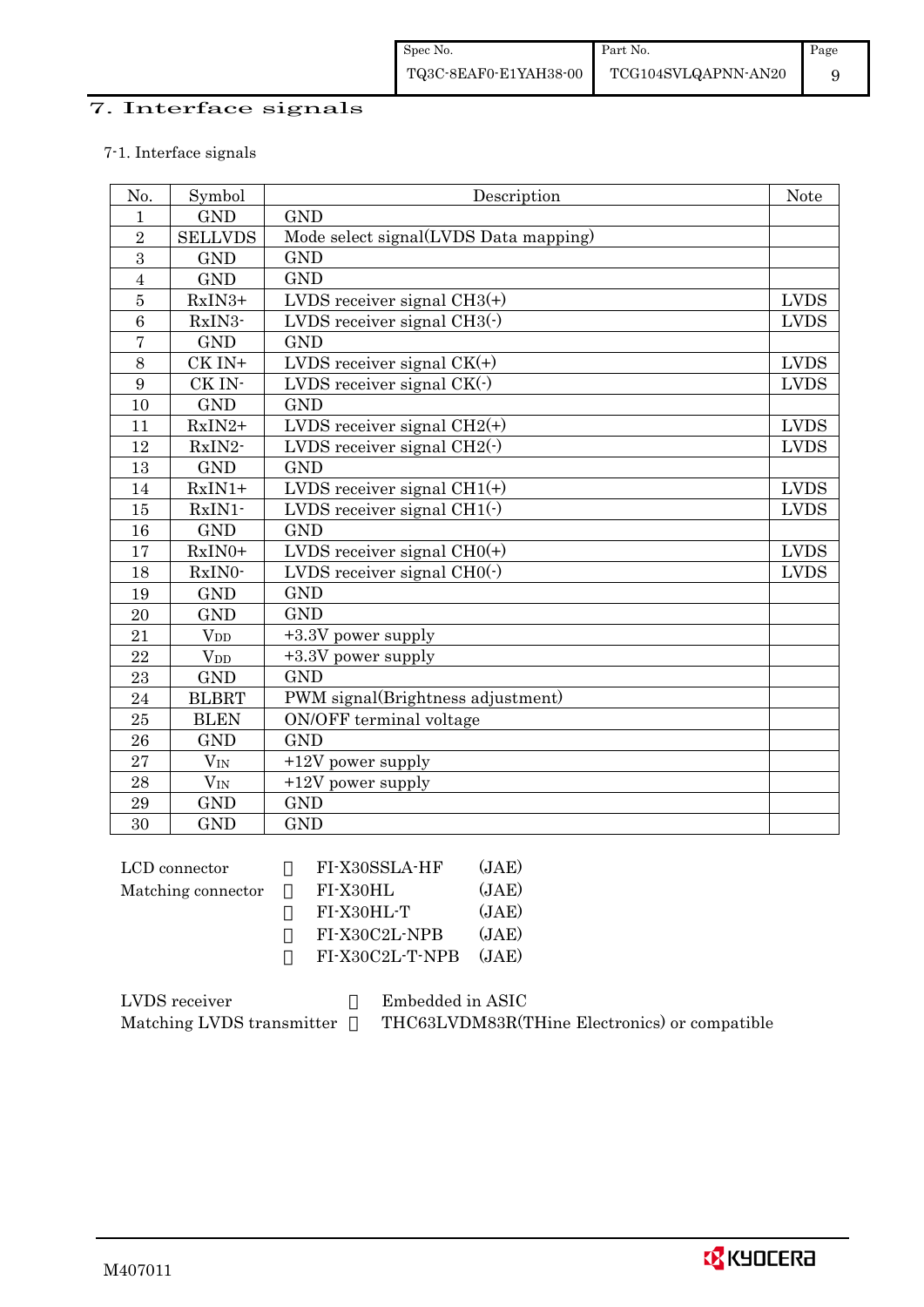| Spec No.              | Part No.            | Page |
|-----------------------|---------------------|------|
| TQ3C-8EAF0-E1YAH38-00 | TCG104SVLQAPNN-AN20 |      |

7-2. Data mapping(6bit RGB input)

|  | 1) Location of SELLVDS (THC63LVDM83R(THine Electronics) or compatible) |  |  |  |
|--|------------------------------------------------------------------------|--|--|--|
|--|------------------------------------------------------------------------|--|--|--|

| Transmitter      |                             | 2Pin SELLVDS       |                |  |
|------------------|-----------------------------|--------------------|----------------|--|
| Pin No.          | Data                        | $= L(GND)$ or OPEN | $= H(3.3V)$    |  |
| 51               | TA0                         |                    | RO(LSB)        |  |
| 52               | TA1                         |                    | R1             |  |
| 54               | TA <sub>2</sub>             |                    | R2             |  |
| 55               | TA <sub>3</sub>             |                    | R3             |  |
| 56               | TA4                         |                    | R4             |  |
| $\boldsymbol{3}$ | TA5                         |                    | R5(MSB)        |  |
| $\overline{4}$   | TA6                         |                    | GO(LSB)        |  |
| 6                | TB <sub>0</sub>             |                    | G <sub>1</sub> |  |
| $\overline{7}$   | TB1                         |                    | G <sub>2</sub> |  |
| 11               | TB <sub>2</sub>             |                    | G <sub>3</sub> |  |
| 12               | TB <sub>3</sub>             |                    | G <sub>4</sub> |  |
| 14               | TB4                         |                    | G5(MSB)        |  |
| 15               | TB5                         |                    | B0(LSB)        |  |
| 19               | TB6                         |                    | B1             |  |
| 20               | TC <sub>0</sub>             |                    | B <sub>2</sub> |  |
| 22               | TC1                         |                    | B <sub>3</sub> |  |
| 23               | TC2                         |                    | B4             |  |
| 24               | TC <sub>3</sub>             |                    | B5(MSB)        |  |
| 27               | TC4                         |                    | (HS)           |  |
| 28               | TC <sub>5</sub>             |                    | (VS)           |  |
| 30               | TC <sub>6</sub>             |                    | DE             |  |
| 50               | T <sub>D</sub> <sub>0</sub> |                    | <b>GND</b>     |  |
| $\overline{2}$   | TD1                         |                    | <b>GND</b>     |  |
| 8                | TD <sub>2</sub>             |                    | <b>GND</b>     |  |
| 10               | TD <sub>3</sub>             |                    | <b>GND</b>     |  |
| 16               | TD4                         |                    | <b>GND</b>     |  |
| 18               | TD5                         |                    | <b>GND</b>     |  |
| 25               | TD <sub>6</sub>             |                    | <b>GND</b>     |  |

SELLVDS=H(3.3V)

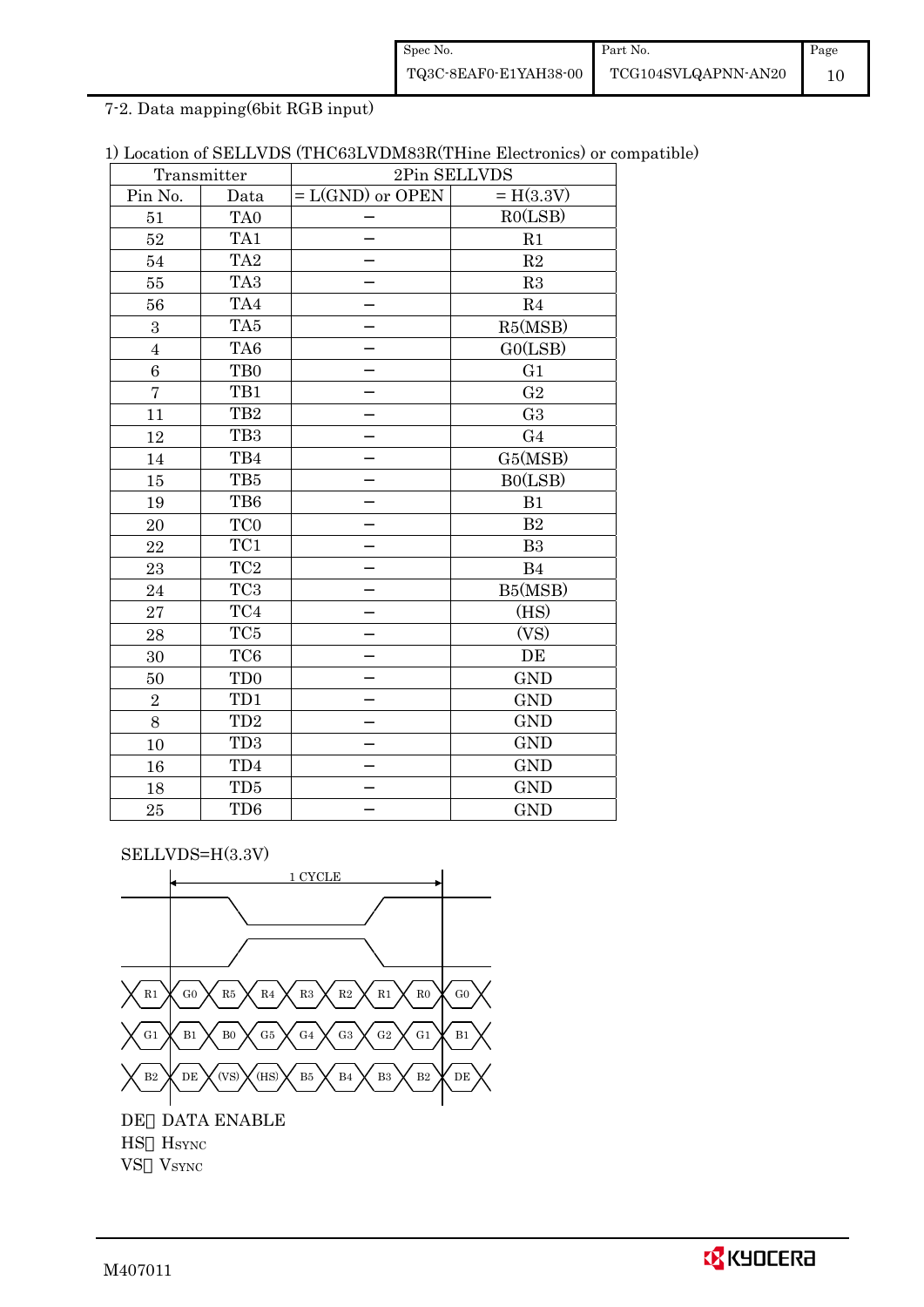### 2) Block Diagram



When using "6-bit Transmitter", please connect the unused channel of the control IC receiver as described in the diagram below.

 $10K\Omega$ ξ



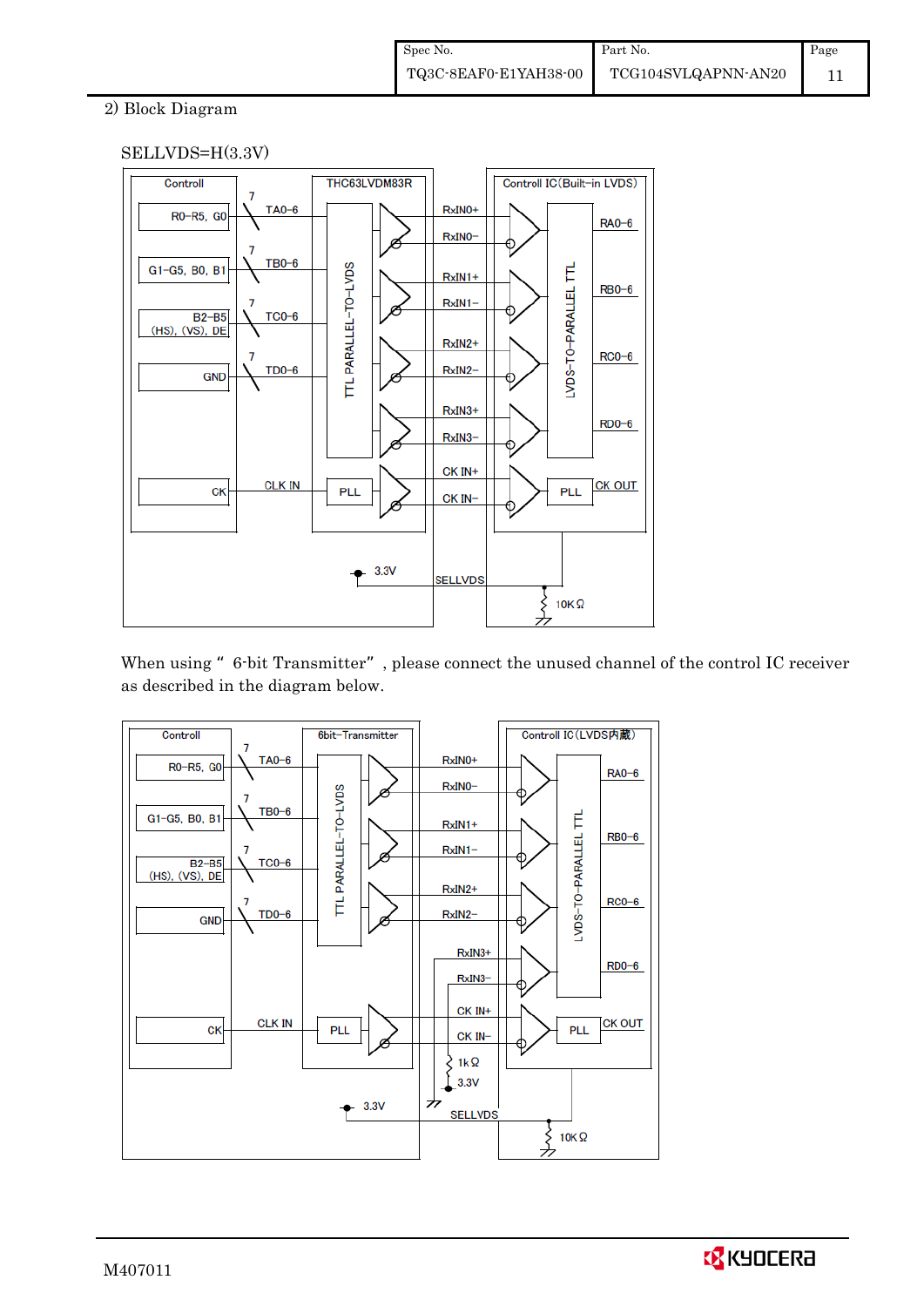| Spec No.              | Part No.            | Page |
|-----------------------|---------------------|------|
| TQ3C-8EAF0-E1YAH38-00 | TCG104SVLQAPNN-AN20 |      |

7-3. Data mapping(8bit RGB input)

|  |  |  |  |  |  | 1) Location of SELLVDS (THC63LVDM83R(THine Electronics) or compatible) |
|--|--|--|--|--|--|------------------------------------------------------------------------|
|--|--|--|--|--|--|------------------------------------------------------------------------|

| Transmitter      |                             | 2Pin SELLVDS       |                |  |
|------------------|-----------------------------|--------------------|----------------|--|
| Pin No.          | Data                        | $= L(GND)$ or OPEN | $= H(3.3V)$    |  |
| 51               | TA <sub>0</sub>             | R0(LSB)            | R2             |  |
| 52               | TA1                         | R1                 | R3             |  |
| 54               | TA <sub>2</sub>             | $\mathbf{R}2$      | R <sub>4</sub> |  |
| 55               | TA <sub>3</sub>             | R3                 | R5             |  |
| 56               | TA4                         | R <sub>4</sub>     | R6             |  |
| $\boldsymbol{3}$ | TA5                         | R5                 | R7(MSB)        |  |
| $\overline{4}$   | TA6                         | G0(LSB)            | G <sub>2</sub> |  |
| 6                | T <sub>B0</sub>             | G <sub>1</sub>     | G <sub>3</sub> |  |
| $\overline{7}$   | TB1                         | $\rm G2$           | G <sub>4</sub> |  |
| 11               | TB <sub>2</sub>             | G <sub>3</sub>     | G5             |  |
| 12               | TB <sub>3</sub>             | G <sub>4</sub>     | G <sub>6</sub> |  |
| 14               | TB4                         | G5                 | G7(MSB)        |  |
| 15               | TB5                         | B0(LSB)            | B <sub>2</sub> |  |
| 19               | TB6                         | B1                 | B <sub>3</sub> |  |
| 20               | TC <sub>0</sub>             | B <sub>2</sub>     | B4             |  |
| 22               | $\rm TC1$                   | B <sub>3</sub>     | B5             |  |
| 23               | TC <sub>2</sub>             | B <sub>4</sub>     | B <sub>6</sub> |  |
| 24               | TC <sub>3</sub>             | B <sub>5</sub>     | B7(MSB)        |  |
| 27               | TC4                         | (HS)               | (HS)           |  |
| 28               | $\rm TC5$                   | (VS)               | (VS)           |  |
| 30               | TC <sub>6</sub>             | DE                 | DE             |  |
| 50               | T <sub>D</sub> <sub>0</sub> | R6                 | RO(LSB)        |  |
| $\overline{2}$   | TD1                         | R7(MSB)            | R1             |  |
| 8                | TD <sub>2</sub>             | G <sub>6</sub>     | GO(LSB)        |  |
| 10               | TD <sub>3</sub>             | G7(MSB)            | G <sub>1</sub> |  |
| 16               | TD4                         | B6                 | B0(LSB)        |  |
| 18               | TD5                         | B7(MSB)            | B1             |  |
| 25               | TD <sub>6</sub>             | (NA)               | (NA)           |  |

SELLVDS=L(GND) or OPEN

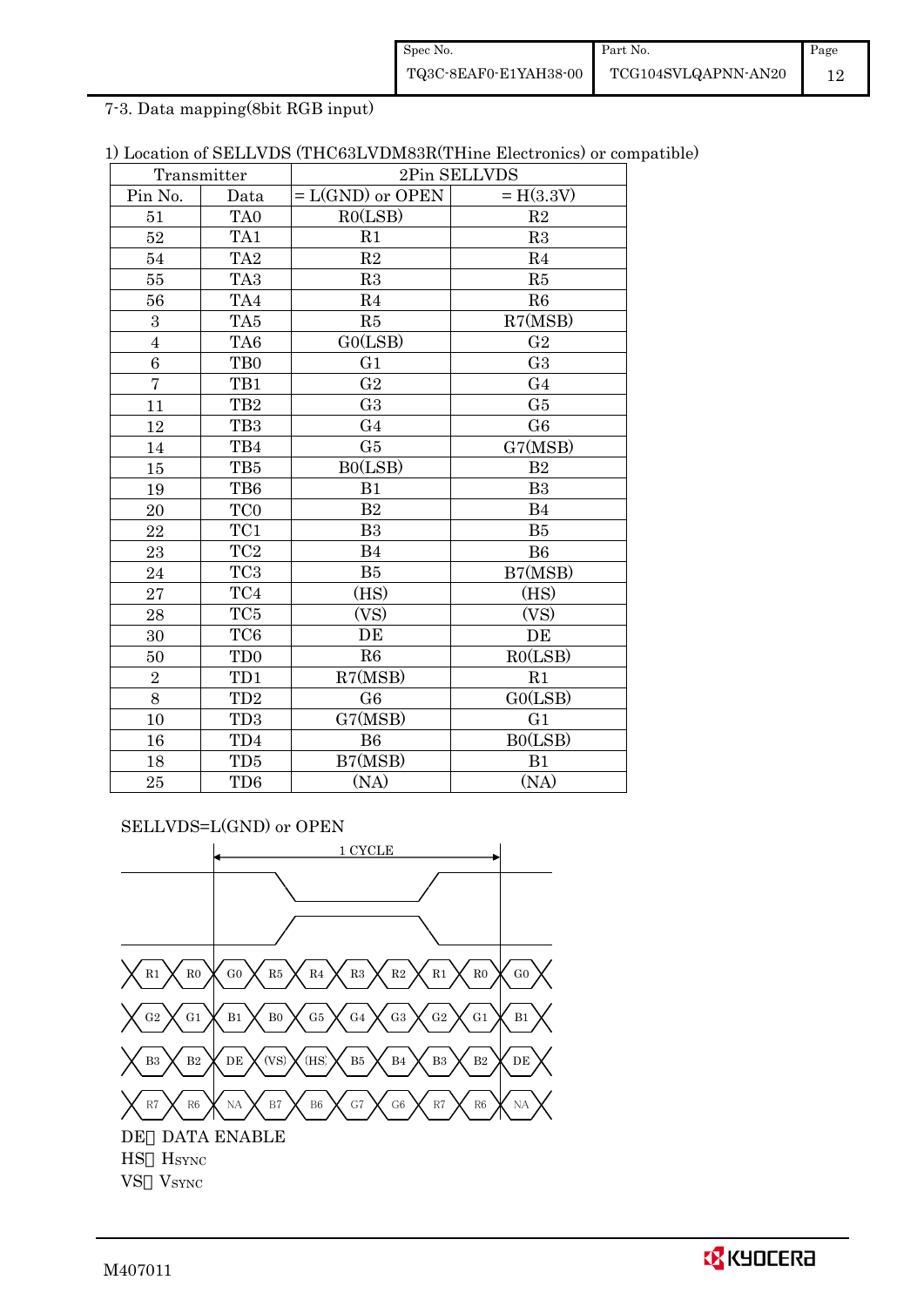

2) Block Diagram

## SELLVDS=L(GND) or OPEN

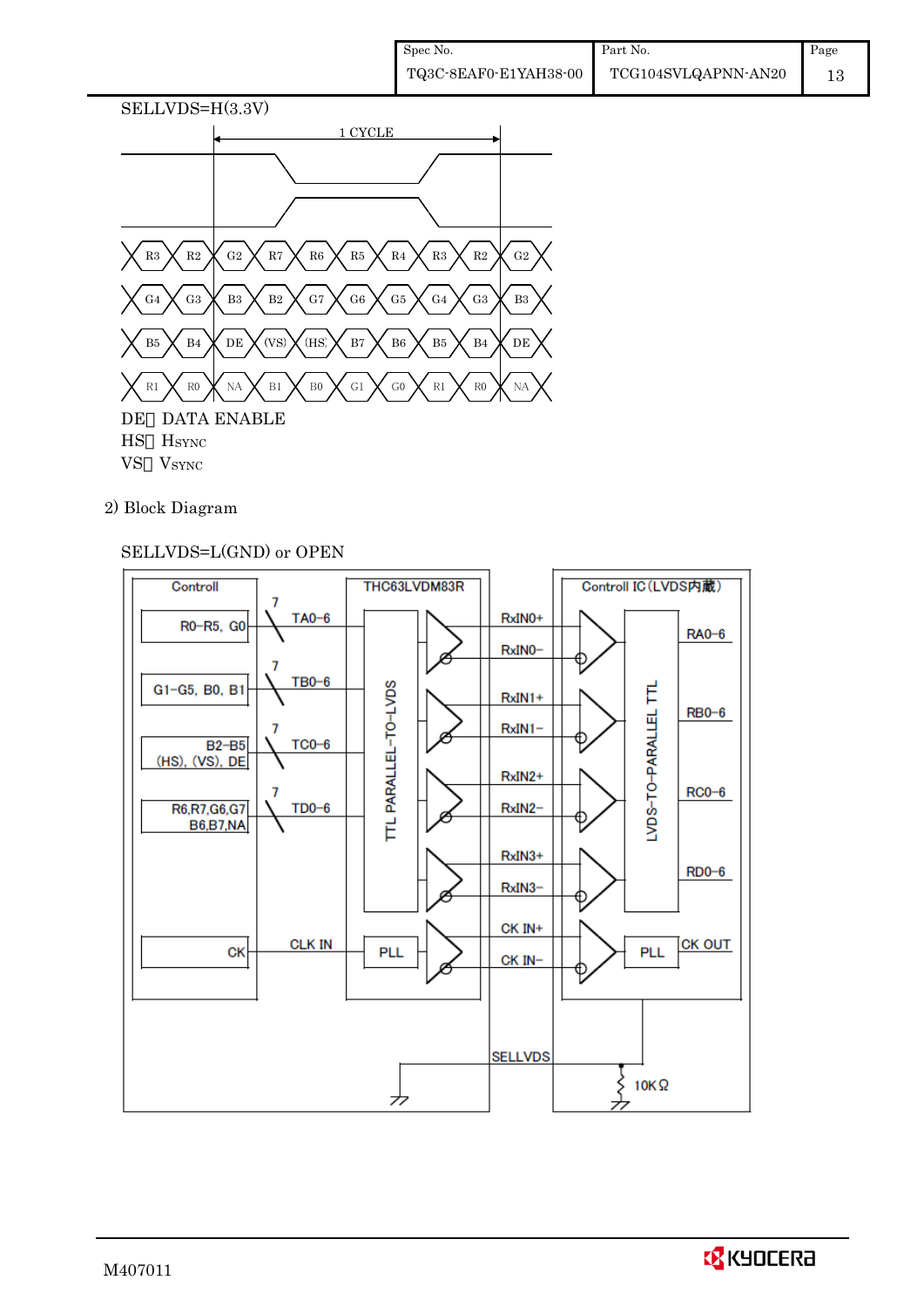#### SELLVDS=H(3.3V)



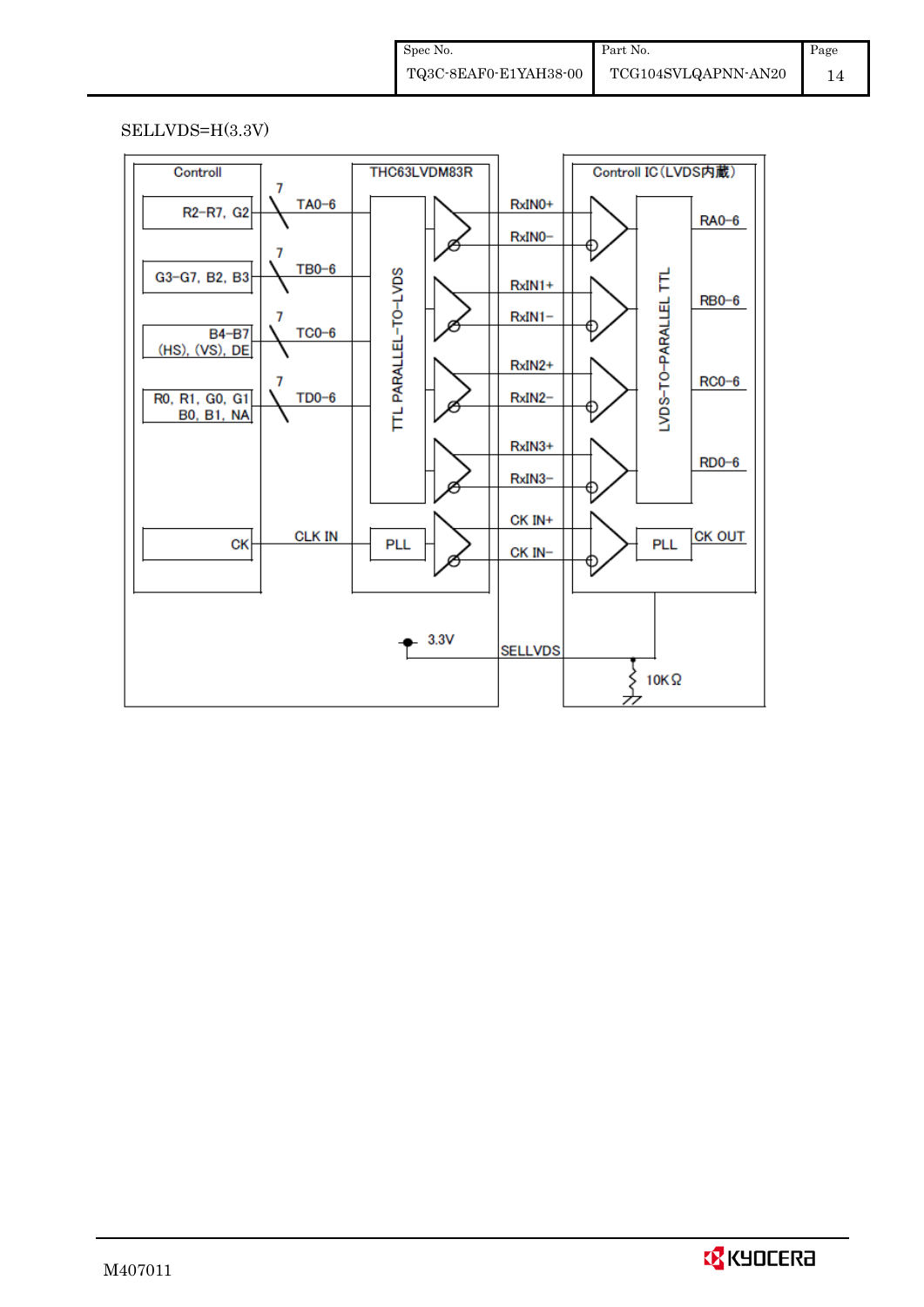# 8. Input timing characteristics  $\overline{\phantom{a}}$

8-1. Timing characteristics

|                         | Item                      | Symbol | Min. | Typ. | Max. | Unit        | Note |
|-------------------------|---------------------------|--------|------|------|------|-------------|------|
| Clock (CK)<br>Frequency |                           | 1/Tc   | 30   | 40   | 48   | MHz         |      |
|                         | Horizontal Period         | Th     | 860  | 1056 | 1395 | Tc          |      |
|                         |                           |        | 24.0 | 26.4 |      | $\mu s$     | 1)   |
| Enable signal<br>(DE)   | Horizontal display period | Thd    |      | 800  |      | Tc          |      |
|                         | Vertical Period           | Tv     | 610  | 628  | 1024 | Th          |      |
|                         | Vertical display period   | Tvd    |      | 600  |      | Th          |      |
| Refresh rate            |                           | fy     | 50   | 60   | 70   | $_{\rm Hz}$ | 2)   |

1) Please set a clock frequency, a vertical dormant period, and the horizontal dormant period so that the Horizontal Period should not reach less than Min. value.

2) If the refresh rate reach less than Min. value, the deterioration of the display quality, flicker etc.,

may occur.(fv=1/Tv)



8-2. Input Data Signals and Display position on the screen



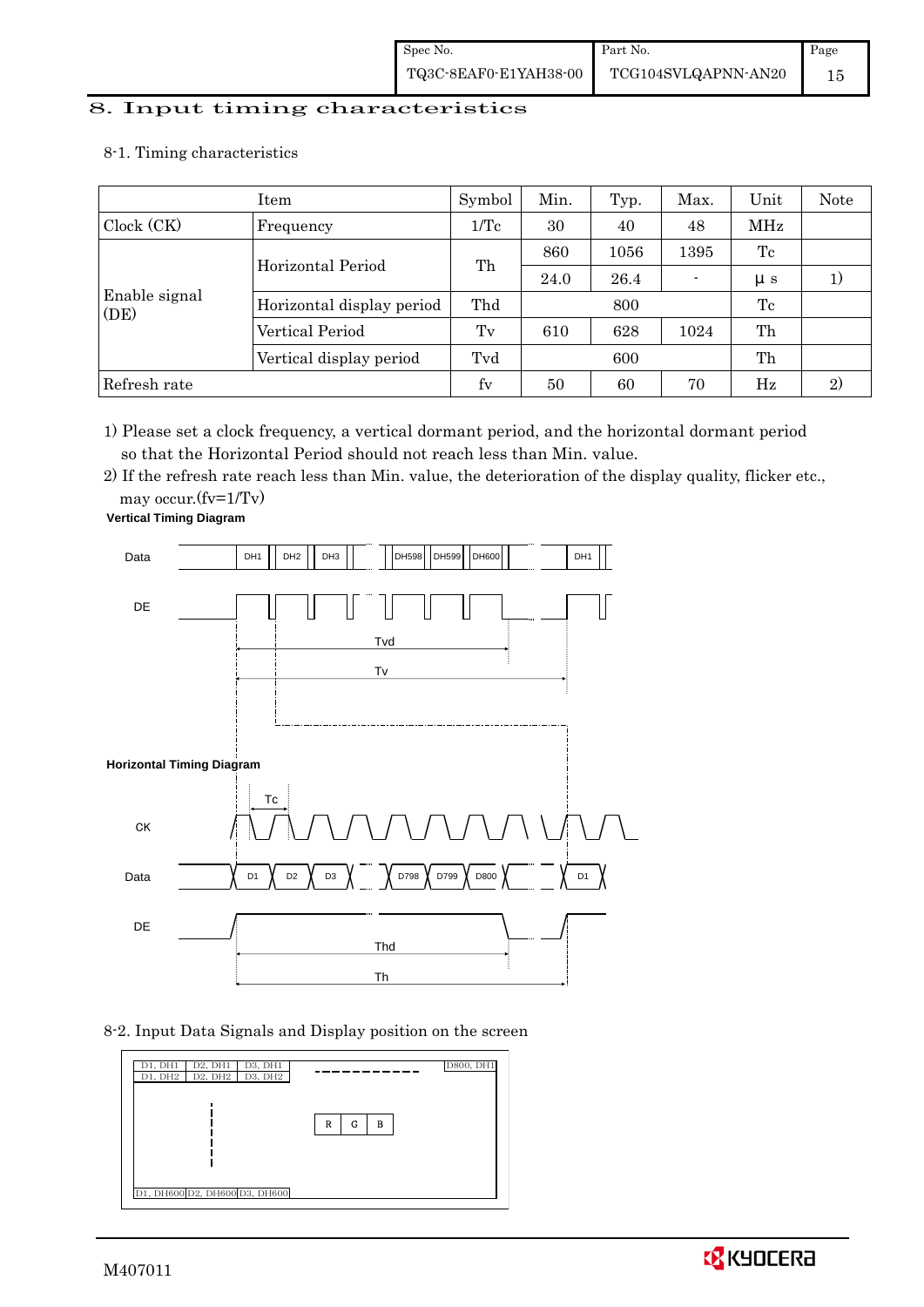## 9. Lot number identification

The lot number shall be indicated on the back of the backlight case of each LCD.

TCG104SVLQAPNN-AN20 - □□ - □□ - □ MADE IN □□□□□ ↓ ↓ ↓ ↓ ↓  $12 \quad 3 \quad 4$  5

- No1. No5. above indicate
	- 1. Year code
		- 2. Month code
		- 3. Date
		- 4. Version Number
		- 5. Country of origin (Japan or China)

| Year | 2012 | 2013 | 2014 | 2015 | 2016 | 2017 |
|------|------|------|------|------|------|------|
| Code |      | ບ    |      |      |      |      |

| Month | Jan. | Feb. | Mar. | Apr. | May | Jun. |
|-------|------|------|------|------|-----|------|
| Code  |      |      |      |      |     |      |

| Month      | Jul. | Aug. | Sep. | $_{\rm Oct.}$ | Nov. | Dec. |
|------------|------|------|------|---------------|------|------|
| $\rm Code$ |      |      | ບ    | ΔY            |      |      |

#### 10. Warranty

#### 10-1. Incoming inspection

Please inspect the LCD within one month after your receipt.

#### 10-2. Production warranty

 Kyocera warrants its LCD's for a period of 12 months from the ship date. Kyocera shall, by mutual agreement, replace or re-work defective LCD's that are shown to be Kyocera's responsibility.

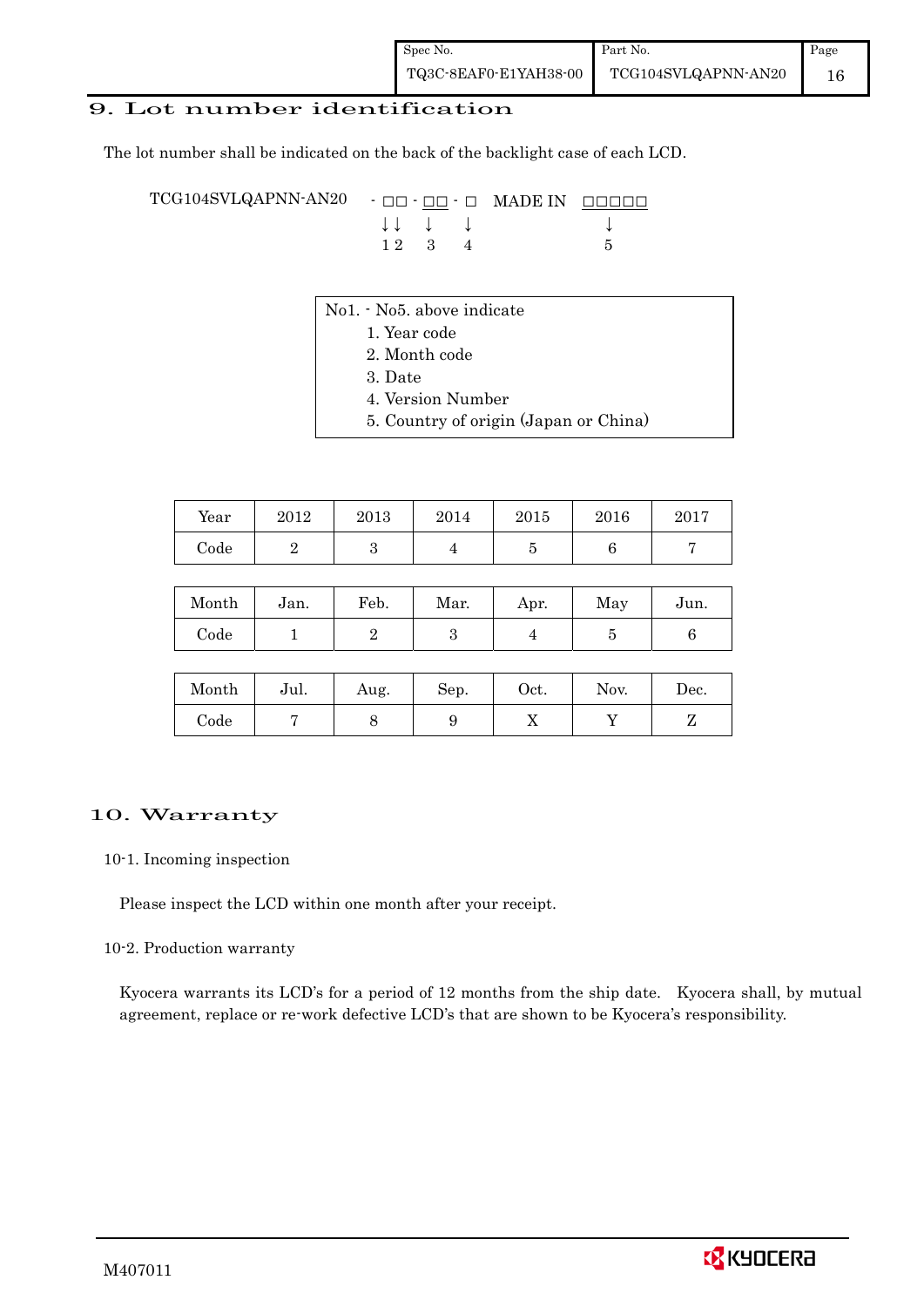#### 11. Precautions for use

- 11-1. Installation of the LCD
- 1) Please ground either of the mounting (screw) holes located at each corner of an LCD, in order to stabilize brightness and display quality.
- 2) A transparent protection plate shall be added to protect the LCD and its polarizer.
- 3) The LCD shall be installed so that there is no pressure on the LSI chips.
- 4) Since this product is wide viewing product, occurrence level of in-plane unevenness by the external stress is different compared to current normal viewing product. So there is a possibility that in-plane unevenness will be occurred by over twist, strain giving by attaching to LCD, and over pressure to touch panel. Please be careful of stress when designing the housing.
- 5) A transparent protection sheet is attached to the polarizer. Please remove the protection film slowly before use, paying attention to static electricity.

#### 11-2. Static electricity

- 1) Since CMOS ICs are mounted directly onto the LCD glass, protection from static electricity is required.
- 2) Workers should use body grounding. Operator should wear ground straps.

#### 11-3. LCD operation

- 1) The LCD shall be operated within the limits specified. Operation at values outside of these limits may shorten life, and/or harm display images.
- 2) Please select the best display pattern based on your evaluation because flicker, lines or nonuniformity or unevenness can be visible depending on display patterns.

#### 11-4. Storage

- 1) The LCD shall be stored within the temperature and humidity limits specified. Store in a dark area, and protect the LCD from direct sunlight or fluorescent light.
- 2) Always store the LCD so that it is free from external pressure onto it.

#### 11-5. Usage

- 1) DO NOT store in a high humidity environment for extended periods. Polarizer degradation bubbles, and/or peeling off of the polarizer may result.
- 2) The front polarizer is easily scratched or damaged. Prevent touching it with any hard material, and from being pushed or rubbed.
- 3) The LCD screen may be cleaned by wiping the screen surface with a soft cloth or cotton pad using a little Ethanol.
- 4) Water may cause damage or discoloration of the polarizer. Clean condensation or moisture from any source immediately.
- 5) Always keep the LCD free from condensation during testing. Condensation may permanently spot or stain the polarizer.
- 6) Do not disassemble LCD because it will result in damage.
- 7) This Kyocera LCD has been specifically designed for use in general electronic devices, but not for use in a special environment such as usage in an active gas. Hence, when the LCD is supposed to be used in a special environment, evaluate the LCD thoroughly beforehand and do not expose the LCD to chemicals such as an active gas.
- 8) Please do not use solid-base image pattern for long hours because a temporary afterimage may appear. We recommend using screen saver etc. in cases where a solid-base image pattern must be used.
- 9) Liquid crystal may leak when the LCD is broken. Be careful not to let the fluid go into your eyes and mouth. In the case the fluid touches your body; rinse it off right away with water and soap.

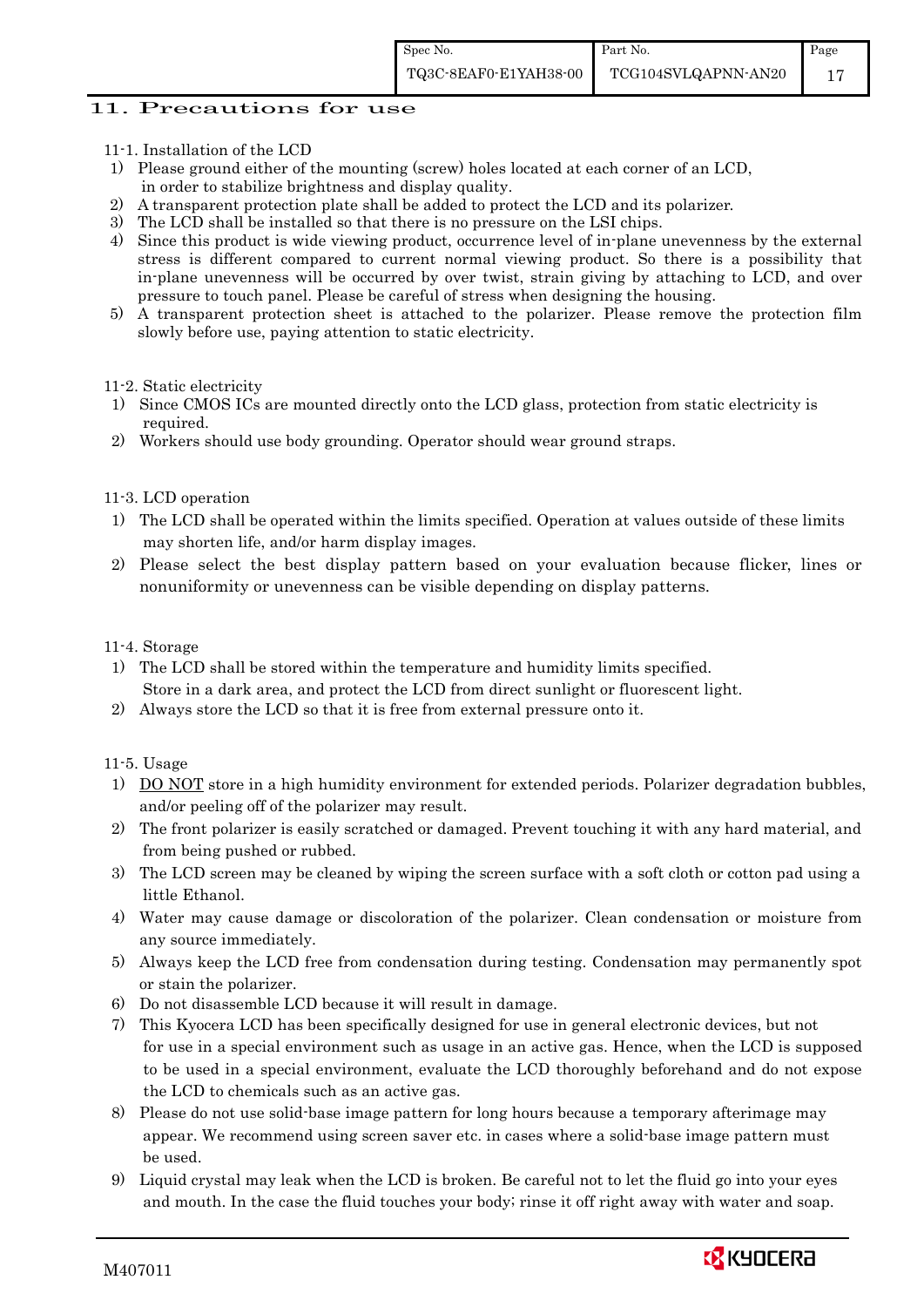### 12. Reliability test data

| Test item                            | Test condition                                                                                        | Test time        | Judgement                                                  |                                                                            |  |
|--------------------------------------|-------------------------------------------------------------------------------------------------------|------------------|------------------------------------------------------------|----------------------------------------------------------------------------|--|
| High temp.<br>atmosphere             | $80^{\circ}$ C                                                                                        | 240h             | Display function<br>Display quality<br>Current consumption | $\therefore$ No defect<br>$\therefore$ No defect<br>$\therefore$ No defect |  |
| Low temp.<br>atmosphere              | $-30$ °C                                                                                              | 240h             | Display function<br>Display quality<br>Current consumption | $\therefore$ No defect<br>: No defect<br>$\therefore$ No defect            |  |
| High temp.<br>humidity<br>atmosphere | $40^{\circ}$ C 90% RH                                                                                 | 240h             | Display function<br>Display quality<br>Current consumption | : No defect<br>$\therefore$ No defect<br>$\therefore$ No defect            |  |
| Temp. cycle                          | $-30^{\circ}$ C<br>0.5 <sub>h</sub><br>0.5 <sub>h</sub><br>R.T.<br>$80^{\circ}$ C<br>0.5 <sub>h</sub> | 10cycles         | Display function<br>Display quality<br>Current consumption | $\therefore$ No defect<br>$\therefore$ No defect<br>$\therefore$ No defect |  |
| High temp.<br>operation              | $70^{\circ}$ C                                                                                        | 500 <sub>h</sub> | Display function<br>Display quality<br>Current consumption | : No defect<br>$\therefore$ No defect<br>$\therefore$ No defect            |  |

1) Each test item uses a test LCD only once. The tested LCD is not used in any other tests.

2) The LCD is tested in circumstances in which there is no condensation.

3) The reliability test is not an out-going inspection.

4) The result of the reliability test is for your reference purpose only. The reliability test is conducted only to examine the LCD's capability.

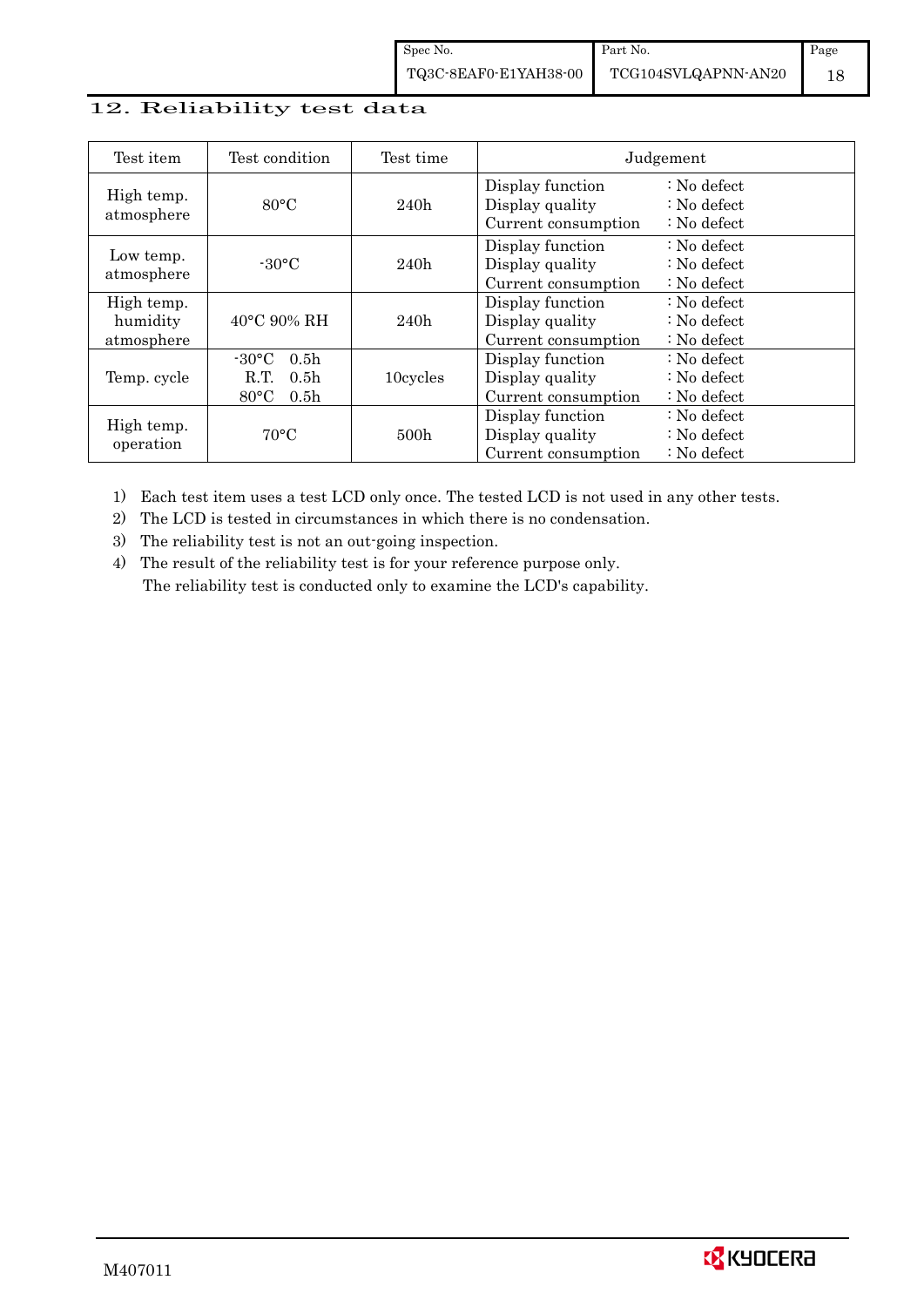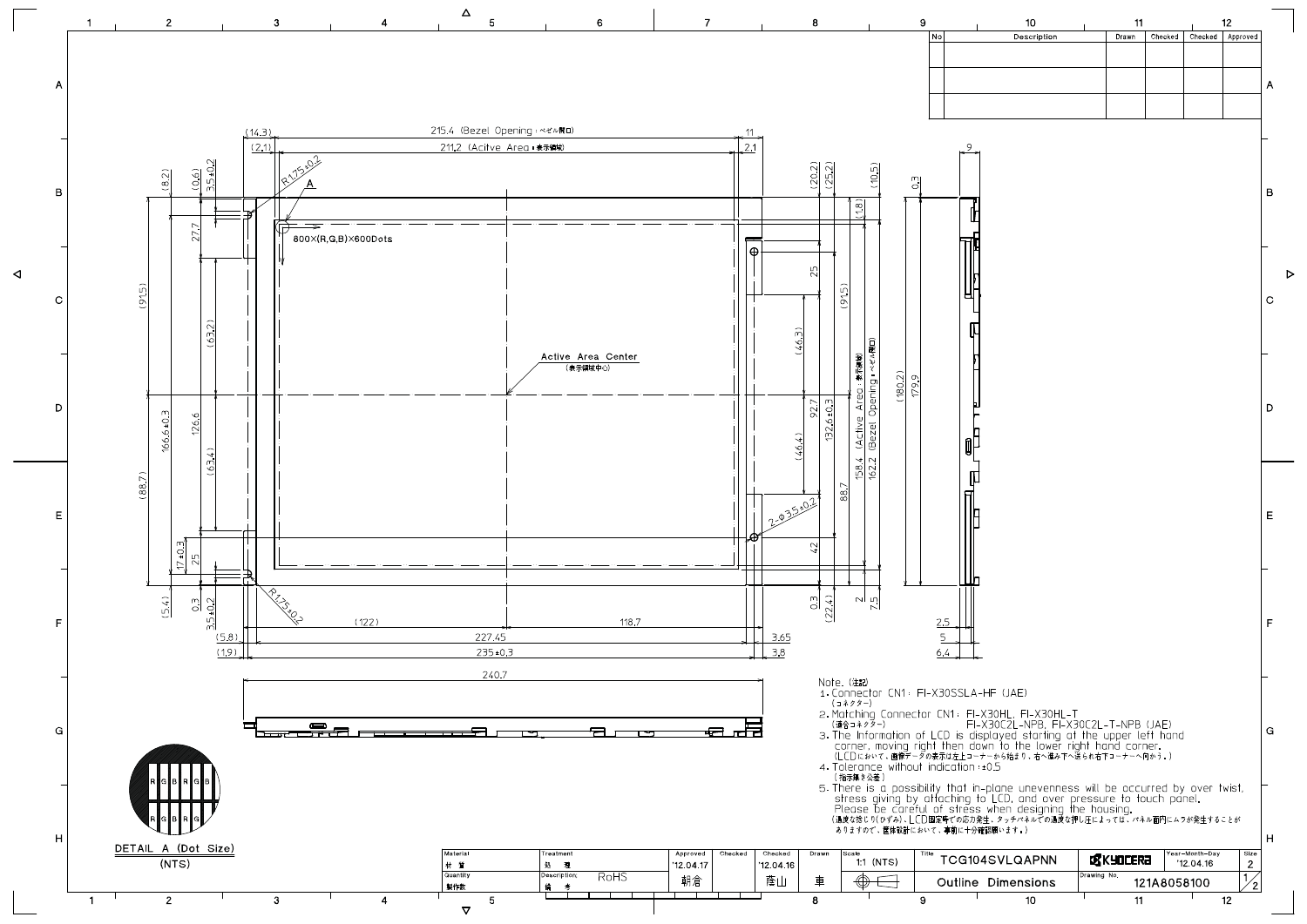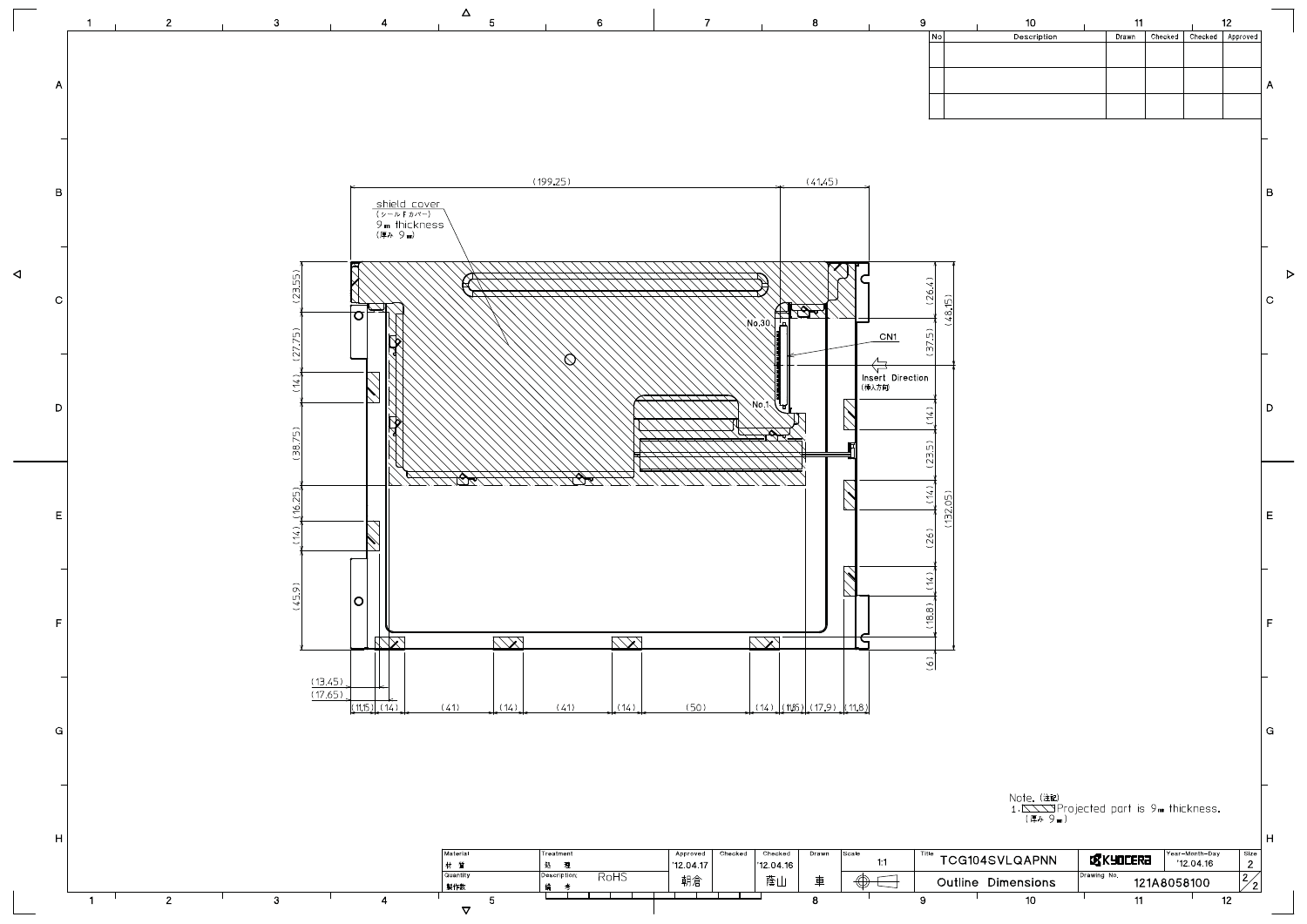| Spec No. | TQ3C-8EAF0-E2YAH38-00 |
|----------|-----------------------|
| Date     | June 19, 2012         |

# KYOCERA INSPECTION STANDARD

# TYPE : TCG104SVLQAPNN-AN\*20

## KYOCERA CORPORATION SHIGA YASU PLANT LCD DIVISION

| Original      |          | Designed by $:$ Engineering dept. | Confirmed by $:QA$ dept. |           |          |
|---------------|----------|-----------------------------------|--------------------------|-----------|----------|
| Issue Date    | Prepared | Checked                           | Approved                 | Checked   | Approved |
| June 19, 2012 | R Nakao  |                                   | IC. Mori M. FejiTanil    | Shicknung |          |
|               |          |                                   |                          |           |          |

Revision record

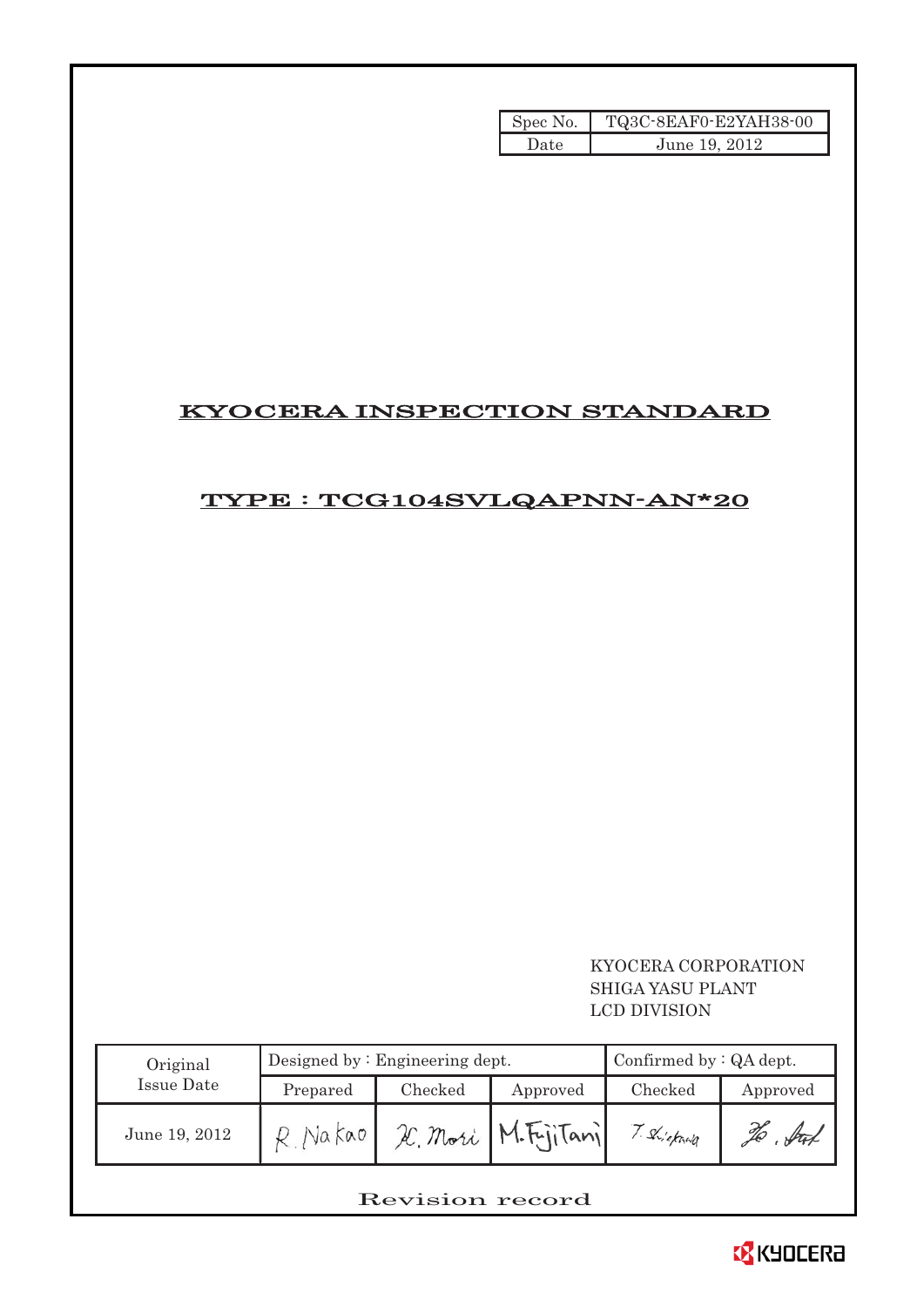|                  |             |          | ${\rm Spec}$ No.                                   |                                      | Part No. $\,$                        |          |  |
|------------------|-------------|----------|----------------------------------------------------|--------------------------------------|--------------------------------------|----------|--|
|                  |             |          | ${\bf TQ3C\text{-}8EAF0\text{-}E2YAH38\text{-}00}$ |                                      | $\operatorname{TCG104SVLQAPNN-AN20}$ |          |  |
| $\rm{Date}$      |             |          | Designed by : Engineering dept.                    |                                      | Confirmed by : QA dept.              |          |  |
|                  |             | Prepared | $\rm Checked$                                      | Approved                             | Checked                              | Approved |  |
|                  |             |          |                                                    |                                      |                                      |          |  |
| ${\rm Rev. No.}$ | $\rm{Date}$ | Page     |                                                    | $\label{eq:2} \textbf{Descriptions}$ |                                      |          |  |
|                  |             |          |                                                    |                                      |                                      |          |  |
|                  |             |          |                                                    |                                      |                                      |          |  |
|                  |             |          |                                                    |                                      |                                      |          |  |
|                  |             |          |                                                    |                                      |                                      |          |  |
|                  |             |          |                                                    |                                      |                                      |          |  |
|                  |             |          |                                                    |                                      |                                      |          |  |
|                  |             |          |                                                    |                                      |                                      |          |  |
|                  |             |          |                                                    |                                      |                                      |          |  |
|                  |             |          |                                                    |                                      |                                      |          |  |
|                  |             |          |                                                    |                                      |                                      |          |  |
|                  |             |          |                                                    |                                      |                                      |          |  |
|                  |             |          |                                                    |                                      |                                      |          |  |
|                  |             |          |                                                    |                                      |                                      |          |  |
|                  |             |          |                                                    |                                      |                                      |          |  |
|                  |             |          |                                                    |                                      |                                      |          |  |
|                  |             |          |                                                    |                                      |                                      |          |  |
|                  |             |          |                                                    |                                      |                                      |          |  |
|                  |             |          |                                                    |                                      |                                      |          |  |
|                  |             |          |                                                    |                                      |                                      |          |  |
|                  |             |          |                                                    |                                      |                                      |          |  |
|                  |             |          |                                                    |                                      |                                      |          |  |
|                  |             |          |                                                    |                                      |                                      |          |  |
|                  |             |          |                                                    |                                      |                                      |          |  |
|                  |             |          |                                                    |                                      |                                      |          |  |
|                  |             |          |                                                    |                                      |                                      |          |  |
|                  |             |          |                                                    |                                      |                                      |          |  |
|                  |             |          |                                                    |                                      |                                      |          |  |
|                  |             |          |                                                    |                                      |                                      |          |  |
|                  |             |          |                                                    |                                      |                                      |          |  |
|                  |             |          |                                                    |                                      |                                      |          |  |
|                  |             |          |                                                    |                                      |                                      |          |  |
|                  |             |          |                                                    |                                      |                                      |          |  |
|                  |             |          |                                                    |                                      |                                      |          |  |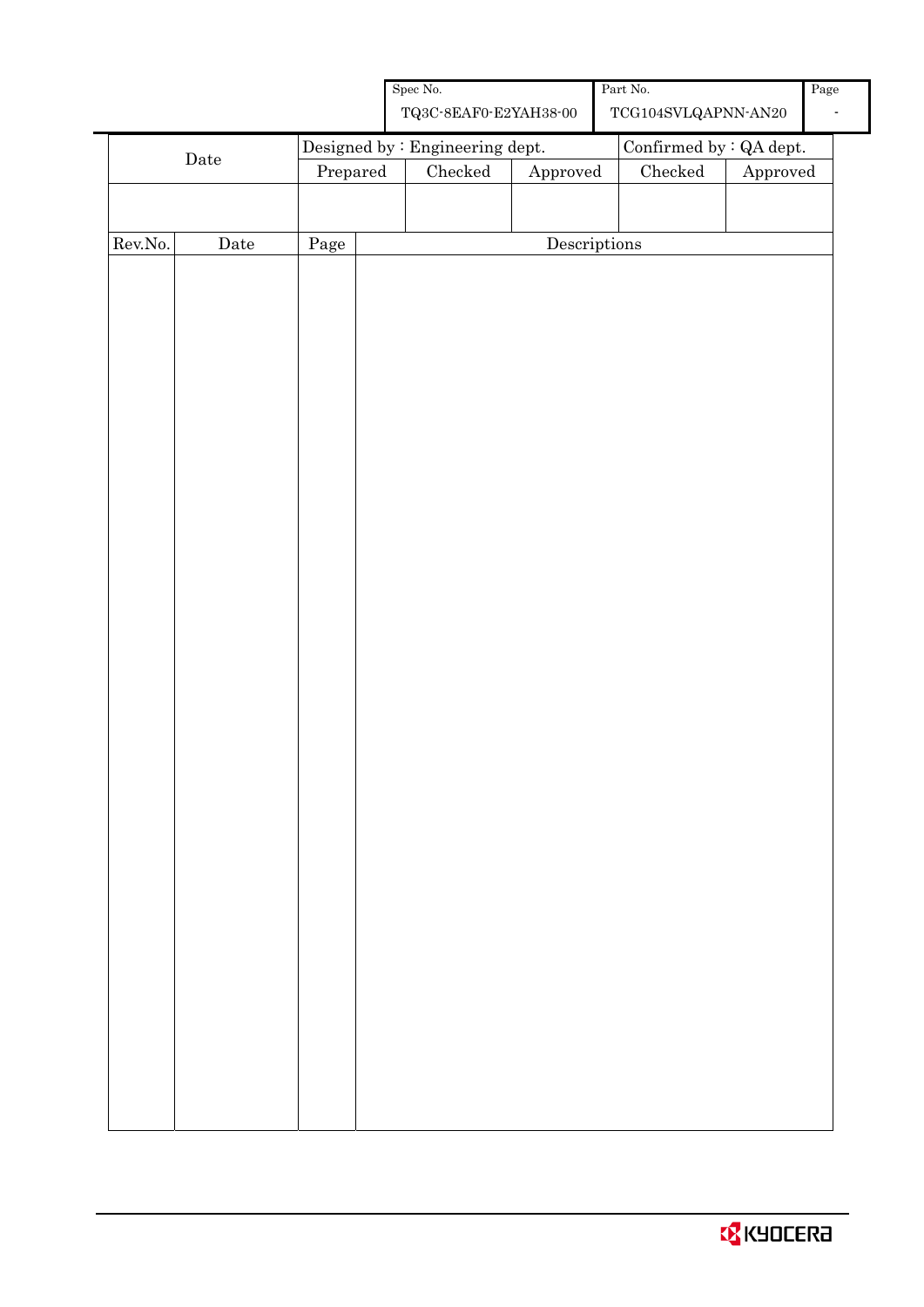Page 1

# Visuals specification

| Note |  |
|------|--|
|------|--|

|                 |                                                                                                                                                                     |                           | Note                                                                                                                                                                |  |  |  |  |
|-----------------|---------------------------------------------------------------------------------------------------------------------------------------------------------------------|---------------------------|---------------------------------------------------------------------------------------------------------------------------------------------------------------------|--|--|--|--|
| General         | 1.<br>consent.                                                                                                                                                      |                           | Customer identified anomalies not defined within this inspection standard shall be<br>reviewed by Kyocera, and an additional standard shall be determined by mutual |  |  |  |  |
|                 | This inspection standard about the image quality shall be applied to any defect within<br>2.<br>the active area and shall not be applicable to outside of the area. |                           |                                                                                                                                                                     |  |  |  |  |
|                 | Inspection conditions<br>3.                                                                                                                                         |                           |                                                                                                                                                                     |  |  |  |  |
|                 | Luminance                                                                                                                                                           |                           | : 500 Lux min.                                                                                                                                                      |  |  |  |  |
|                 |                                                                                                                                                                     | Inspection distance       | $\div$ 300 mm.                                                                                                                                                      |  |  |  |  |
|                 | Temperature                                                                                                                                                         |                           | $: 25 + 5$                                                                                                                                                          |  |  |  |  |
|                 | Direction                                                                                                                                                           |                           | : Directly above                                                                                                                                                    |  |  |  |  |
| Definition of   | Dot defect                                                                                                                                                          | Bright dot defect         | The dot is constantly "on" when power applied to the                                                                                                                |  |  |  |  |
| inspection item |                                                                                                                                                                     |                           | LCD, even when all "Black" data sent to the screen.                                                                                                                 |  |  |  |  |
|                 |                                                                                                                                                                     |                           | Inspection tool: 5% Transparency neutral density filter.                                                                                                            |  |  |  |  |
|                 |                                                                                                                                                                     |                           | Count dot: If the dot is visible through the filter.                                                                                                                |  |  |  |  |
|                 |                                                                                                                                                                     |                           | Don't count dot: If the dot is not visible through the                                                                                                              |  |  |  |  |
|                 |                                                                                                                                                                     |                           | filter.<br>в<br>в<br>R<br>G<br>RGBRGBRGB<br>dot defect<br>$R$ G $B$ R $G$ B $R$ G $B$                                                                               |  |  |  |  |
|                 |                                                                                                                                                                     | Black dot defect          | The dot is constantly "off" when power applied to the<br>LCD, even when all "White" data sent to the screen.                                                        |  |  |  |  |
|                 |                                                                                                                                                                     | Adjacent dot              | Adjacent dot defect is defined as two or more bright dot                                                                                                            |  |  |  |  |
|                 |                                                                                                                                                                     |                           | defects or black dot defects.                                                                                                                                       |  |  |  |  |
|                 |                                                                                                                                                                     |                           | RGBRGBRG<br>$\mathsf{R}[\mathsf{G}]\mathsf{B}[\mathsf{R}]\mathsf{G}[\mathsf{B}]\mathsf{R}[\mathsf{G}]\mathsf{B}$<br>dot defect<br>$R$ G $B$ R $G$ B $R$ G           |  |  |  |  |
|                 | External                                                                                                                                                            | Bubble, Scratch,          | Visible operating (all pixels "Black" or "White") and non                                                                                                           |  |  |  |  |
|                 | inspection                                                                                                                                                          | Foreign particle          | operating.                                                                                                                                                          |  |  |  |  |
|                 |                                                                                                                                                                     | (Polarizer, Cell,         |                                                                                                                                                                     |  |  |  |  |
|                 |                                                                                                                                                                     | Backlight)                |                                                                                                                                                                     |  |  |  |  |
|                 |                                                                                                                                                                     | Appearance                | Does not satisfy the value at the spec.                                                                                                                             |  |  |  |  |
|                 |                                                                                                                                                                     | inspection                |                                                                                                                                                                     |  |  |  |  |
|                 | Definition                                                                                                                                                          | Definition of circle size | Definition of linear size                                                                                                                                           |  |  |  |  |
|                 | of size                                                                                                                                                             | а<br>(                    | )/2                                                                                                                                                                 |  |  |  |  |